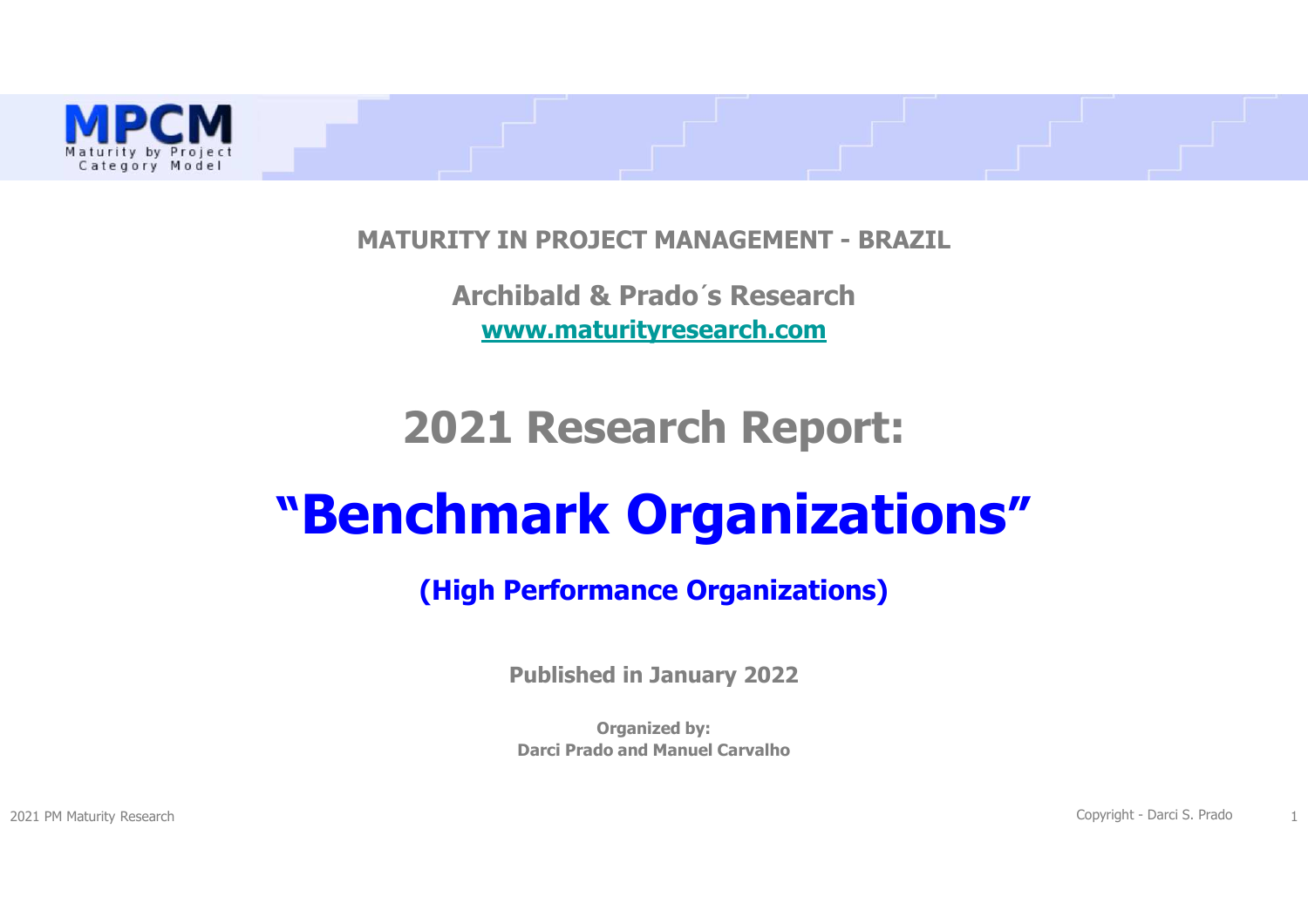

# **Content**

- 1. Introduction<br>2. General Resu
- 2. General Results<br>3. Participants Pro
- 3. Participants Profile<br>4. Governance
- **Governance**

### **Attachments**

- 5. About data and results presented in this report<br>6. Team that developed this work
- 6. Team that developed this work<br>7. Prado-MMGP Maturity Model
- 7. Prado-MMGP Maturity Model<br>8. Thanks
- **Thanks**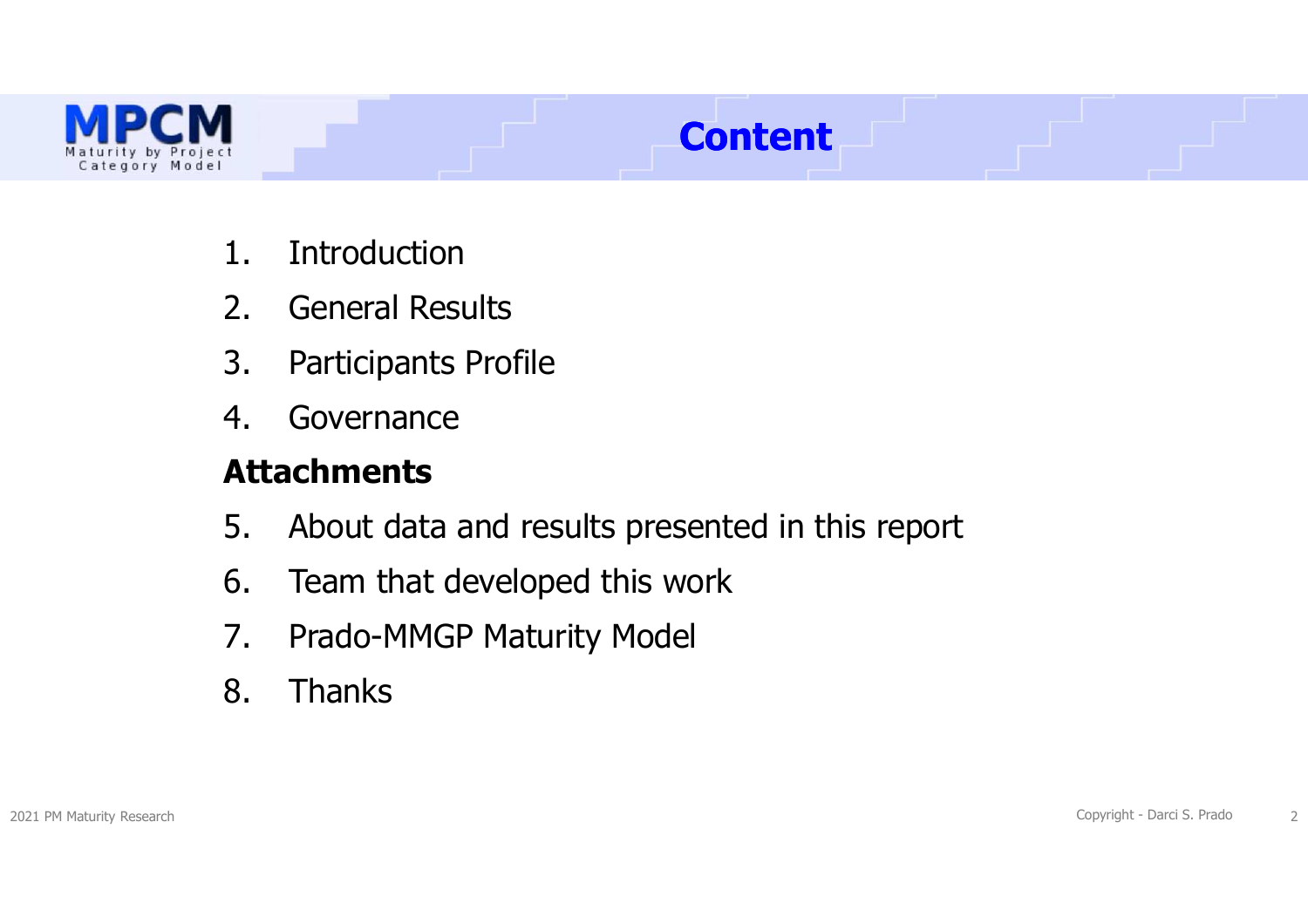

# **Introduction**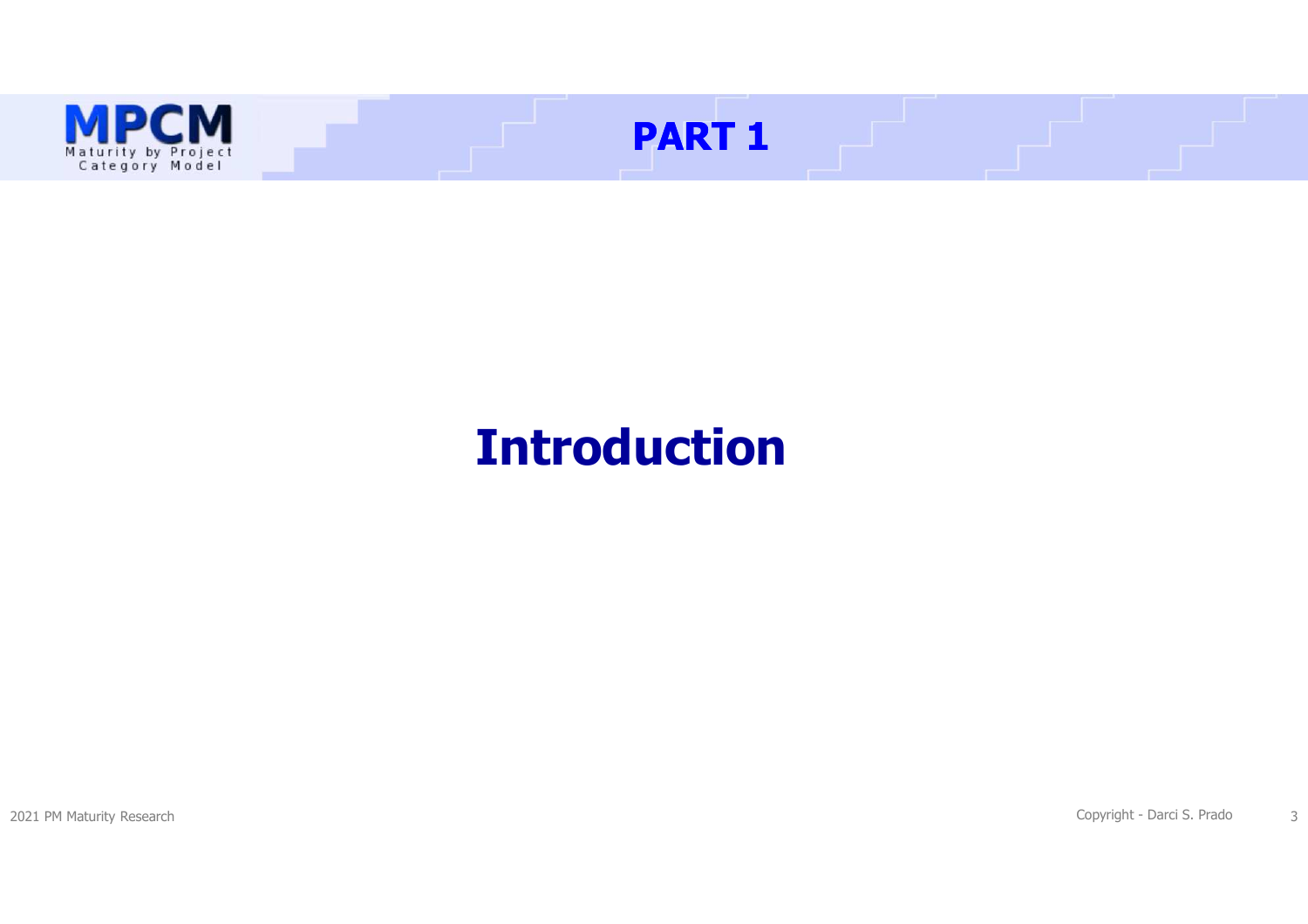

### **This Report**

This report - **Organizations Benchmark** - contains the analysis of data provided by <sup>19</sup> professionals from Brazilian organizations. The data provided come from <sup>a</sup> total of <sup>806</sup> projects. In this group we have exclusively organizations whose maturity is higher than 4.0. Therefore, it is the group most qualified in research, that set of organizations that reached the level of excellence. This report is <sup>a</sup> natural continuation of the **Performance Comparative Analysis** Report.

The final result presented in this report showed, for this group, an average maturity of 4.29. Considering that the range of values for maturity is from <sup>1</sup> to 5, it is possible to understand why we use the term "excellence" to qualify this grouping.

This report presents the main performance indicators (success, delay, cost overrrun and scope execution) both in general and unfolded by type of organization, project category, business area, organization billing, type of customer and Brazilian states. Most of the <sup>19</sup> organizations of this excellence group are from the private sector (16 or about 84%). There are also <sup>1</sup> Government - Indirect Administration and <sup>2</sup> of the Non government sector.

The numbers and information presented here confirm that, growing up in Maturity means results significantly better, in other words, <sup>a</sup> better application of the money invested in projects.

In this way, it is expected that this report will be useful to the organizations that are setting up their growth plan, both in the sense of having arguments with their Top Management, in order to be able to assemble such <sup>a</sup> plan, as well as to know benchmark data in their performance area.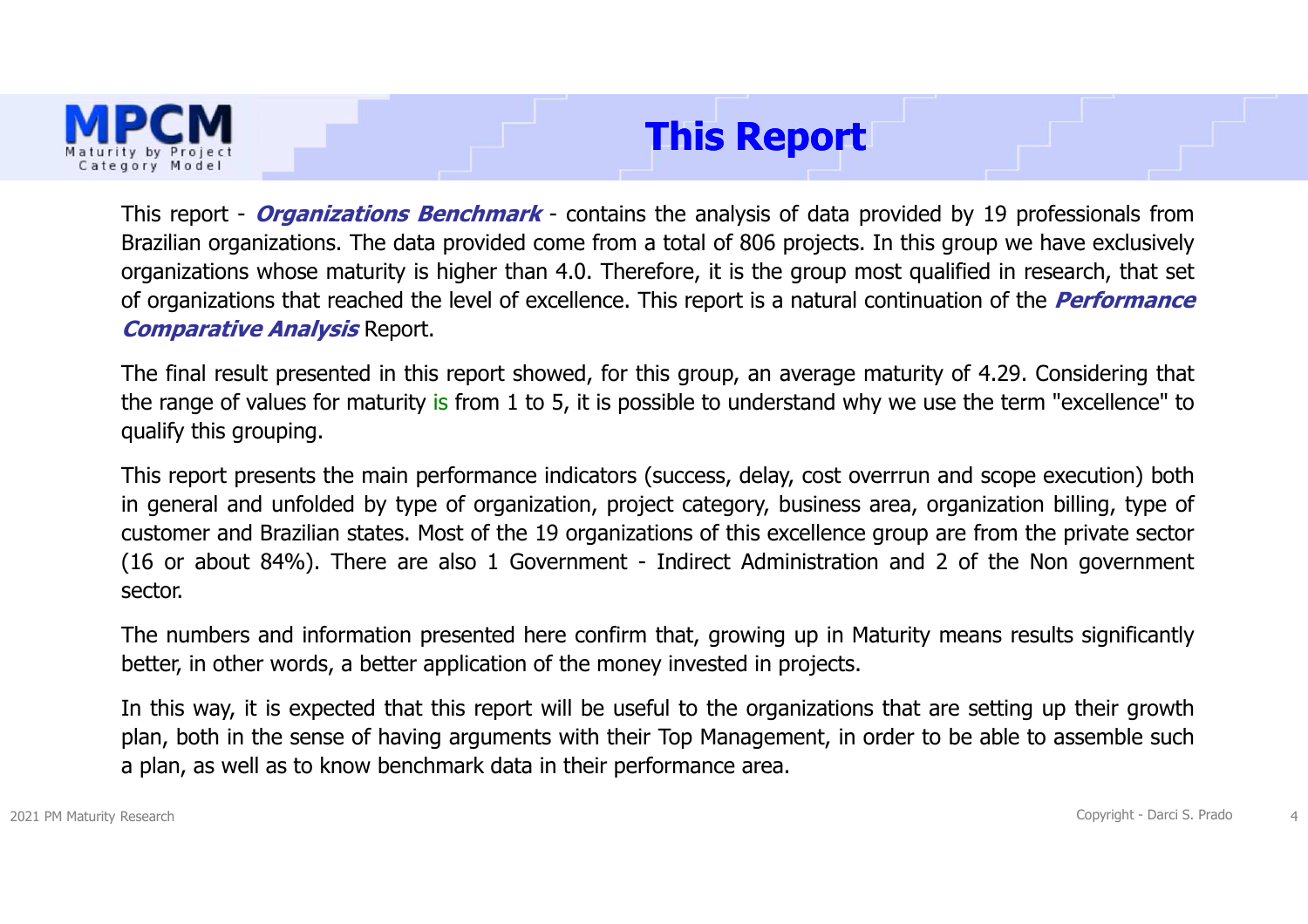

### **Comments about the group Organizations Benchmark**

Maybe the most remarkable result of this <sup>2021</sup> Research is the Benchmark Organizations Total Success percentage, which is 80%, 33,3% above the All-Organizations Success Total, which is 60%. We can agree that an 80% Success Total rate is an excellent number.

This Benchmark Organizations Total Success percentage can be confirmed by other remarkable results, such as the average delay, overrun and scope execution rates (see slides 7,13, 14 and 15 ahead).<br>These organizations which have little or no delay, overrun and that deliver the total (or almost total)

These organizations which have little or no delay, overrun and that deliver the total (or almost total)<br>project scope, clearly understand and perceive the Project Management value (see slide 12 ahead). project scope, clearly understand and perceive the Project Management value (see slide <sup>12</sup> ahead).

It's not by chance that the <sup>19</sup> Total Success Organizations have very high adherence to the <sup>7</sup> Maturity dimensions considered in the Prado-MPCM Model, used in this research (see slide 9).

Also, the numbers presented here regarding the <sup>19</sup> benchmark organizations Organizational Structure (see slides <sup>24</sup> and 25), certify the importance of this Model Dimension.

So, we can conclude reading this Report and its numbers, percentages and results is that greater the Maturity level, greater the Success rate. Those numbers confirm, in <sup>a</sup> categorical way, <sup>a</sup> lot of studies and papers about Project Management Maturity, and the <sup>2014</sup> and <sup>2017</sup> edition of this Research, as well.

But you can conclude in other way, that the amazing and impressive results from the <sup>2021</sup> Research Benchmark Organizations, just demonstrate the validity and solidity from Prado-MPCM Model.

Comment by Manuel Carvalho da Silva Neto – March 2022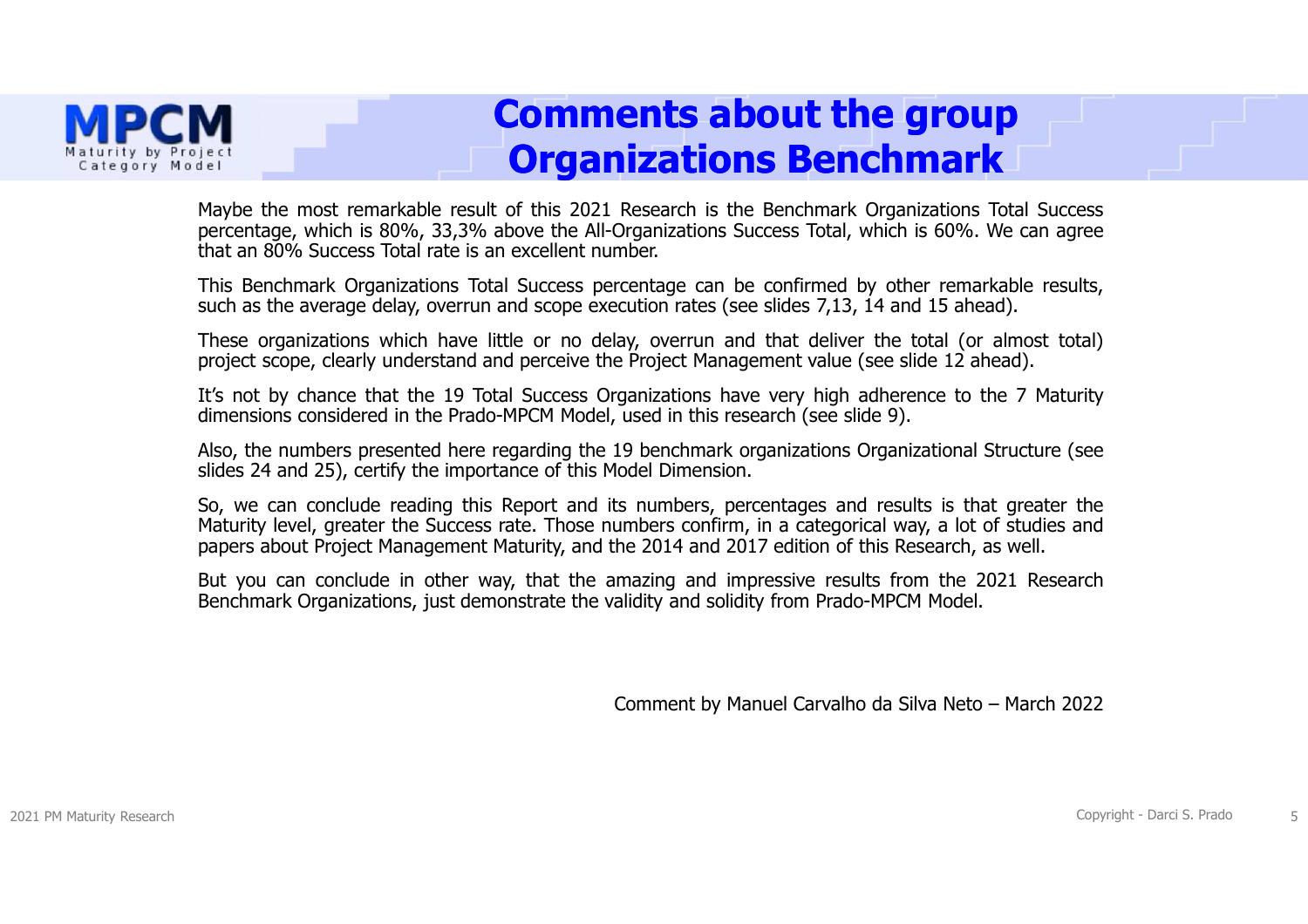

# **General Results**

**PART 2** 

**In this part of the report, the General Results of the entire of participants population of this group are presented:**

- –Maturity and its distribution in levels
- –Adherence to the dimensions of maturity
- –Success level, delay, and overflow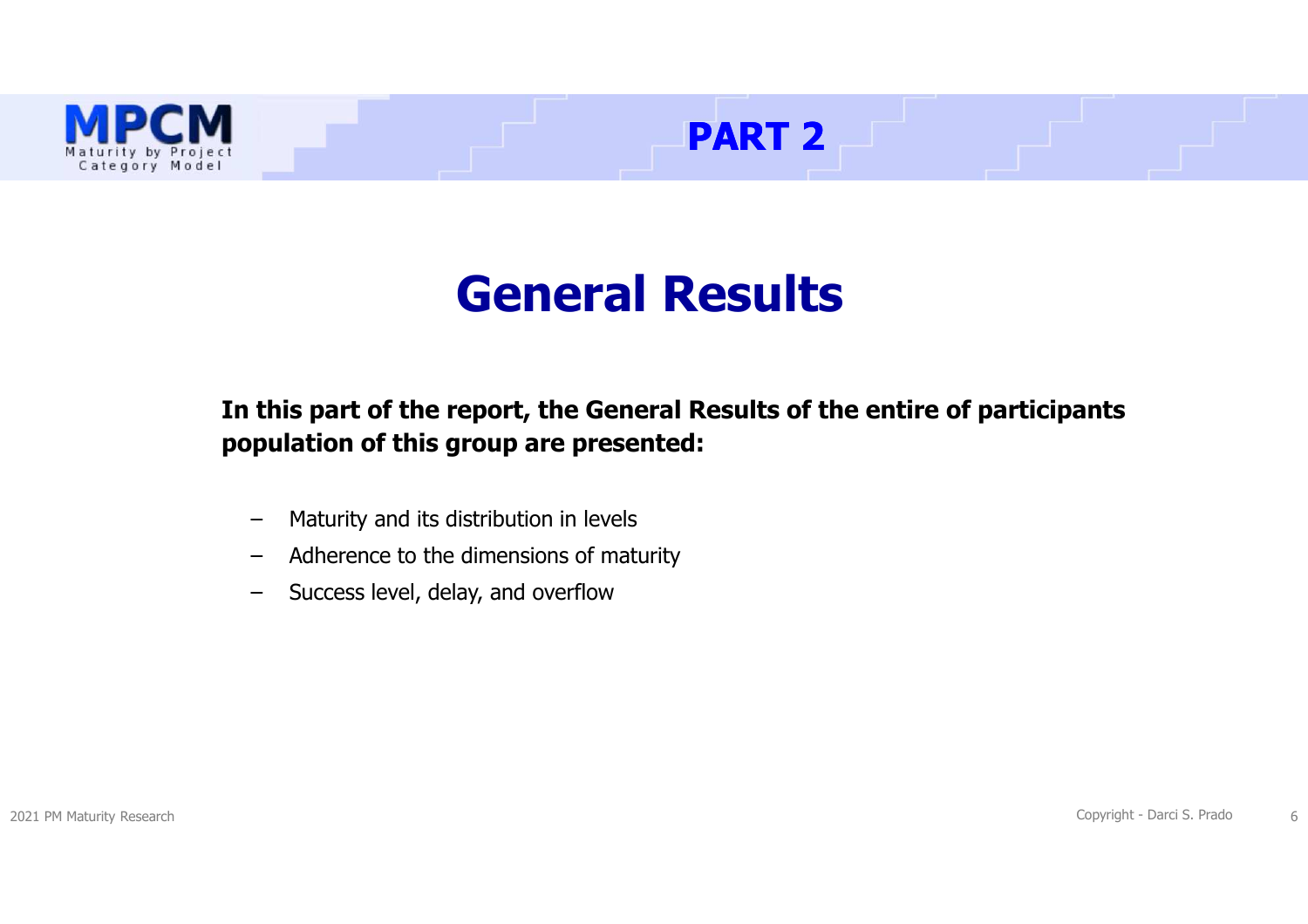

# **General Results**

### **MATURITY:**

• Maturity: 4,29 (research general average: 2,94)

### **PERFORMANCE INDICATORS**

- Success Index:
	- Total Success: 80.0% (research general average : 60%)
	- Partial Success:15.0% (research general average : 31%)
	- Failure: 4.0% (research general average : 9%)
- Average Delay: 8.3% (research general average : 21%)
- Average cost overrun: 9.4% (research general average : 12%)
- Execução média do Escopo: 92.6% (research general average : 79%)

### **AVERAGE COMPOSITION OF THE PROJECT PORTFOLIO**

- Average number of projects: 32 (overall research average: 25)
- Average duration of each project: 11 months (overall research average: 13)

**19 Organizations806 projecto**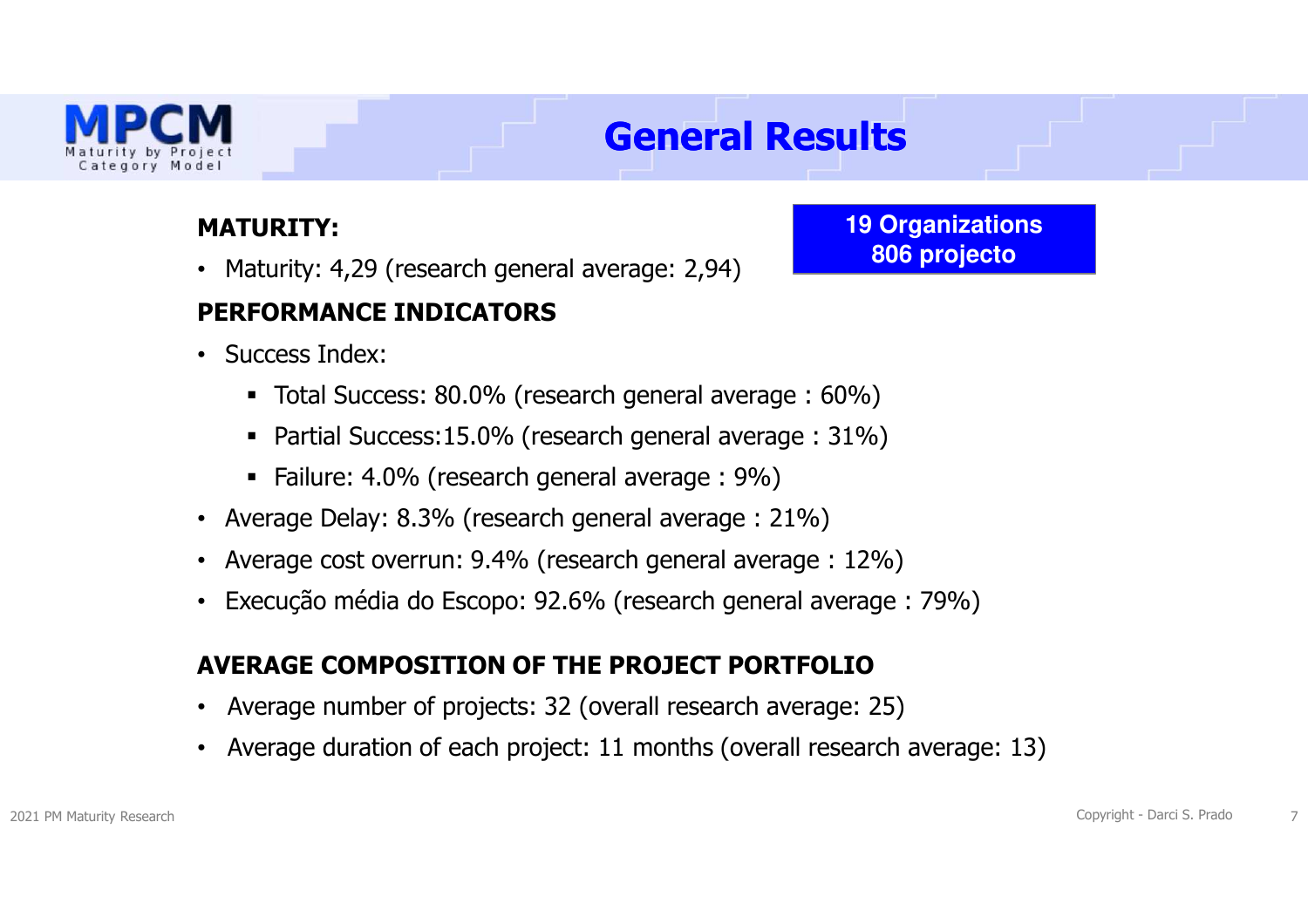

Maturity: **4.29**

This group consists exclusively of organizations that are at maturity levels 4 and 5. In the sample, we have a predominance of organizations in level 4.



en and the Copyright - Darci S. Prado and the Copyright - Darci S. Prado and the S. S. Prado and the S. A. S. S. A. S. A. S. A. S. A. S. A. S. A. S. A. S. A. S. A. S. A. S. A. S. A. S. A. S. A. S. A. S. A. S. A. S. A. S. A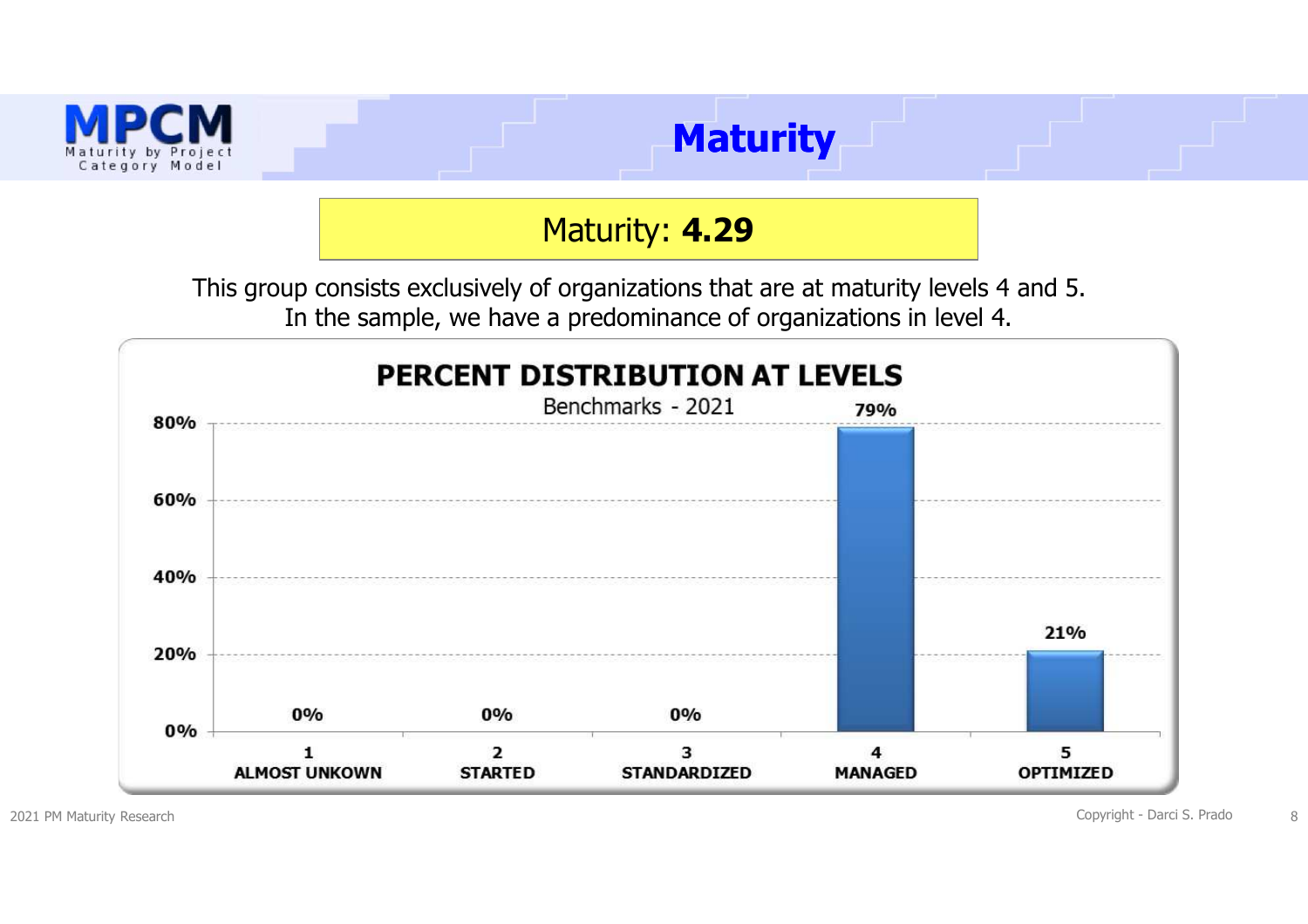

### **Adherence to Dimensions**

### All values are on the plateau labeled "optimal".

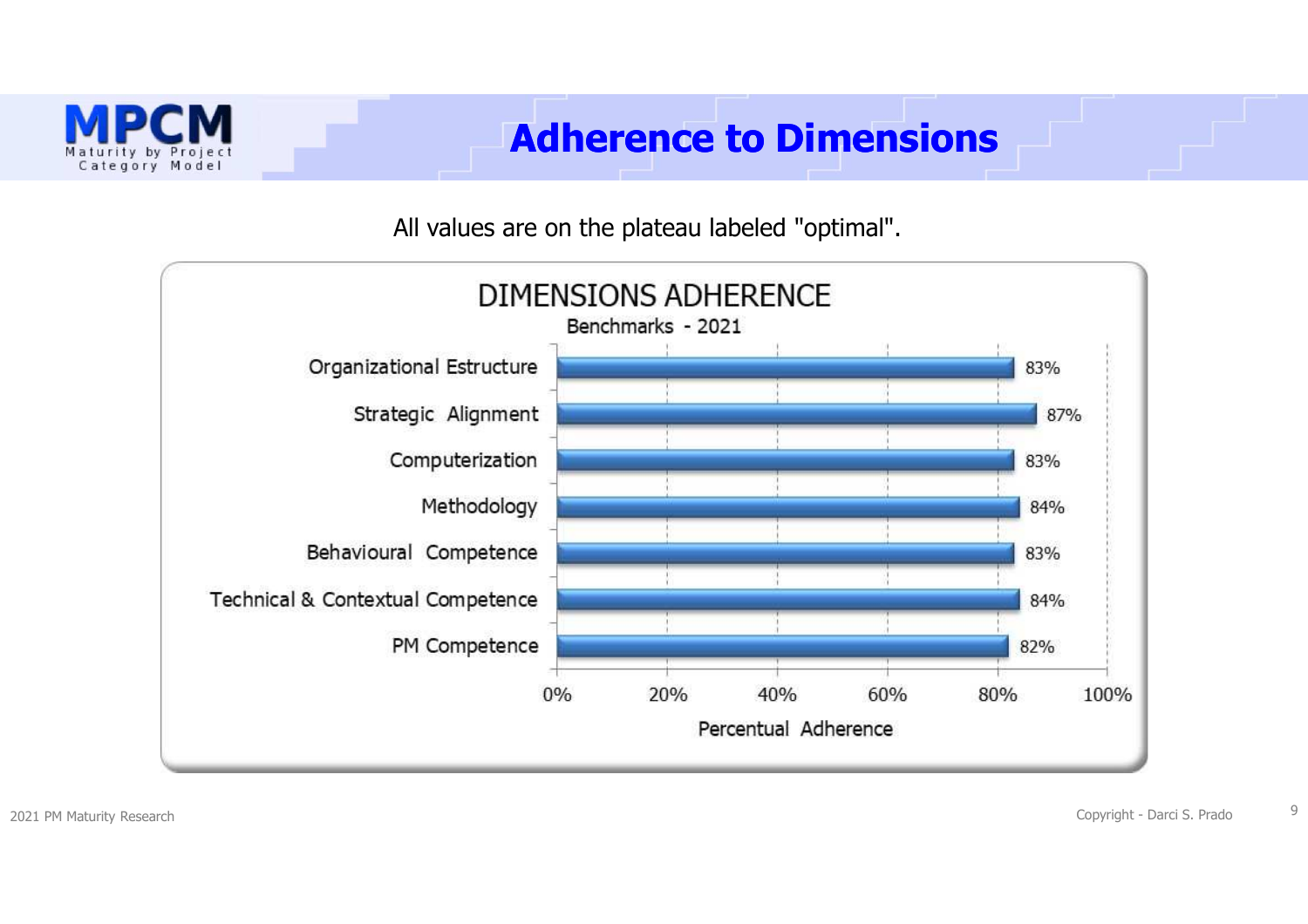

The main characteristic of levels 4 and 5 is the very low failure rate.



Samples Sizes: Level 4: 15 / Level 5: 4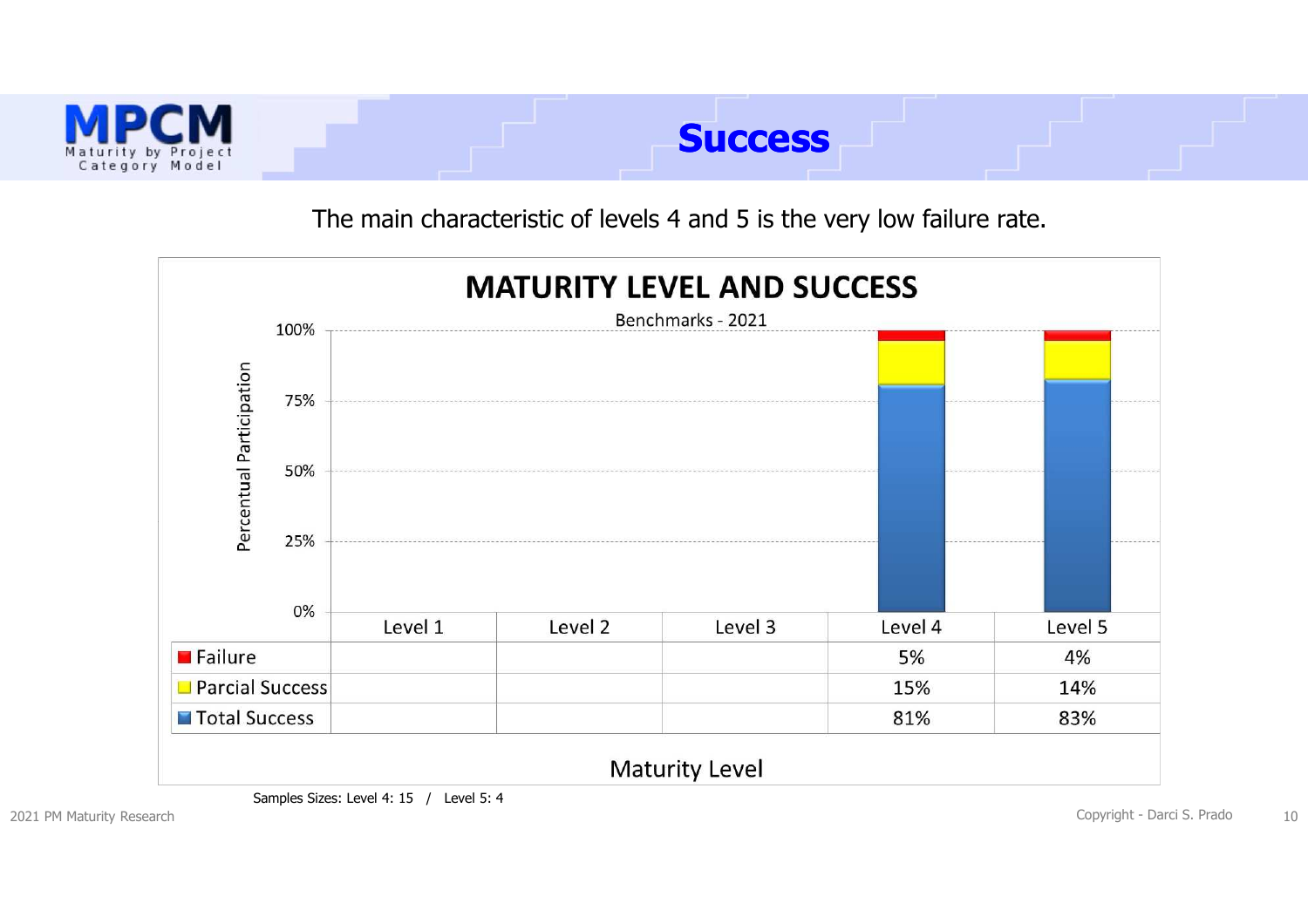

### **Indicators Explanations ofPerformance Types**

| <b>TYPE</b>                      | <b>CHARACTERISTICS</b>                                                                                                                                                                                                                                                                                                                                                                                                    |
|----------------------------------|---------------------------------------------------------------------------------------------------------------------------------------------------------------------------------------------------------------------------------------------------------------------------------------------------------------------------------------------------------------------------------------------------------------------------|
| <b>TOTAL</b><br><b>SUCCESS</b>   | A successful project is one that has reached the goal. This usually means that it was<br>completed and produced deliverables, expected results and benefits and the key<br>stakeholders were fully satisfied. In addition, it is expected that the project has been closed<br>within the expected requirements for term, cost, scope and quality (small differences can be<br>accepted depending on the type of project). |
| <b>PARTIAL</b><br><b>SUCCESS</b> | The project was completed but did not produce all the expected results and benefits. There<br>is significant dissatisfaction among key stakeholders. In addition, some of the expected<br>requirements for term, cost, scope and quality were probably significantly worse than<br>desired.                                                                                                                               |
| <b>FAILURE</b>                   | There is a huge dissatisfaction among the key stakeholders either because the project was<br>not completed or because it did not meet the expectations of the key stakeholders or<br>because some of the expected requirements for time, cost, scope and quality were<br>absolutely unacceptable.                                                                                                                         |

#### **See the complete set of success conceptualization on the site www.maturityresearch.com**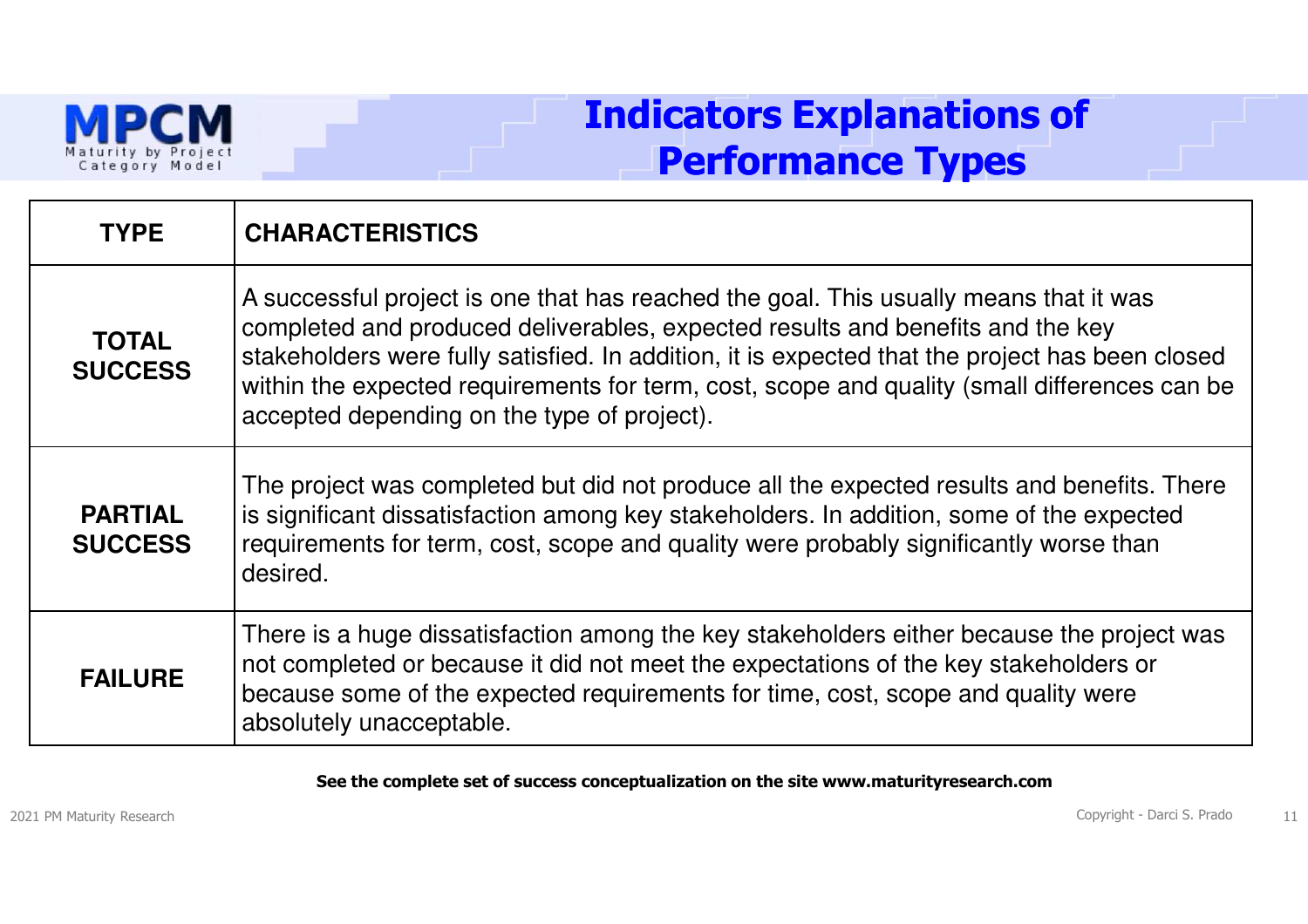

# **Perception of GP Value**

There is a strong incidence of organizations whose top management believes that project management contributes significantly to value adding to business.



2021 PM Maturity Research

egory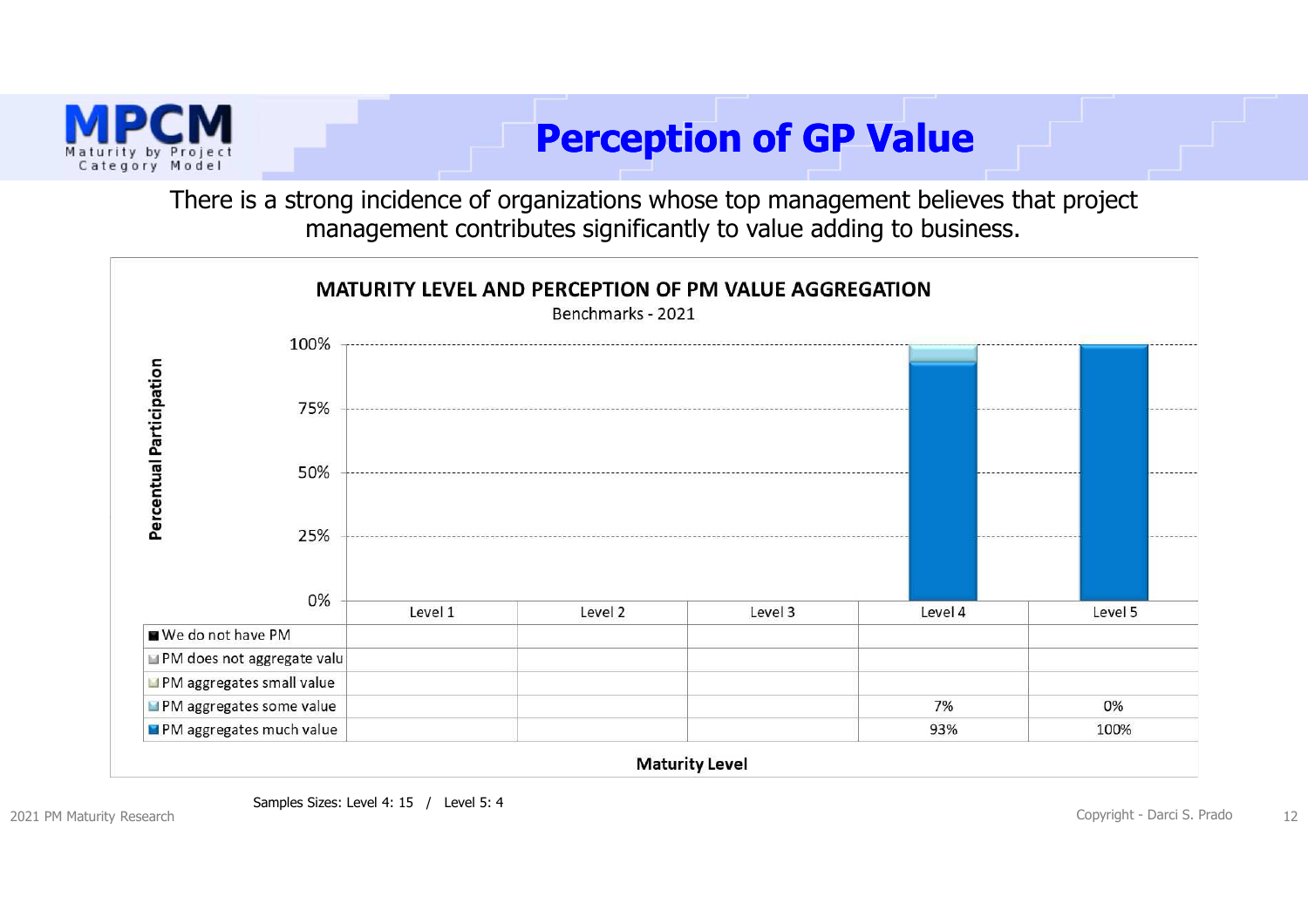

Benchmarking organizations also coexist with delays, though much smaller than the usual ones.



Samples Sizes: Level 4: 15 / Level 5: 4

2021 PM Maturity Research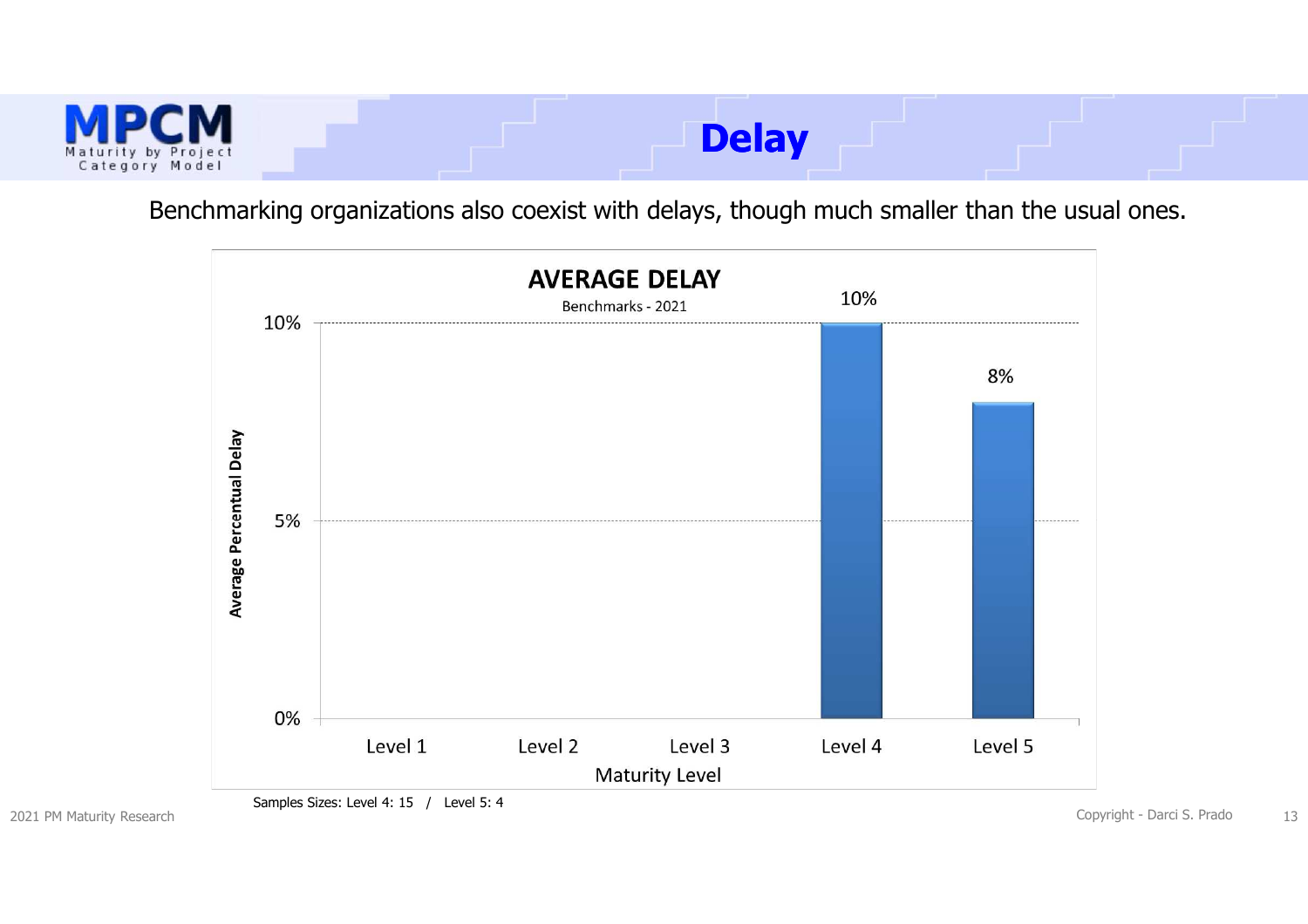

### **Cost Overrun**

### Benchmarking organizations also face some cost overrun.



Samples Sizes: Level 4: 15 / Level 5: 4

Copyright - Darci S. Prado <sup>14</sup>

2021 PM Maturity Research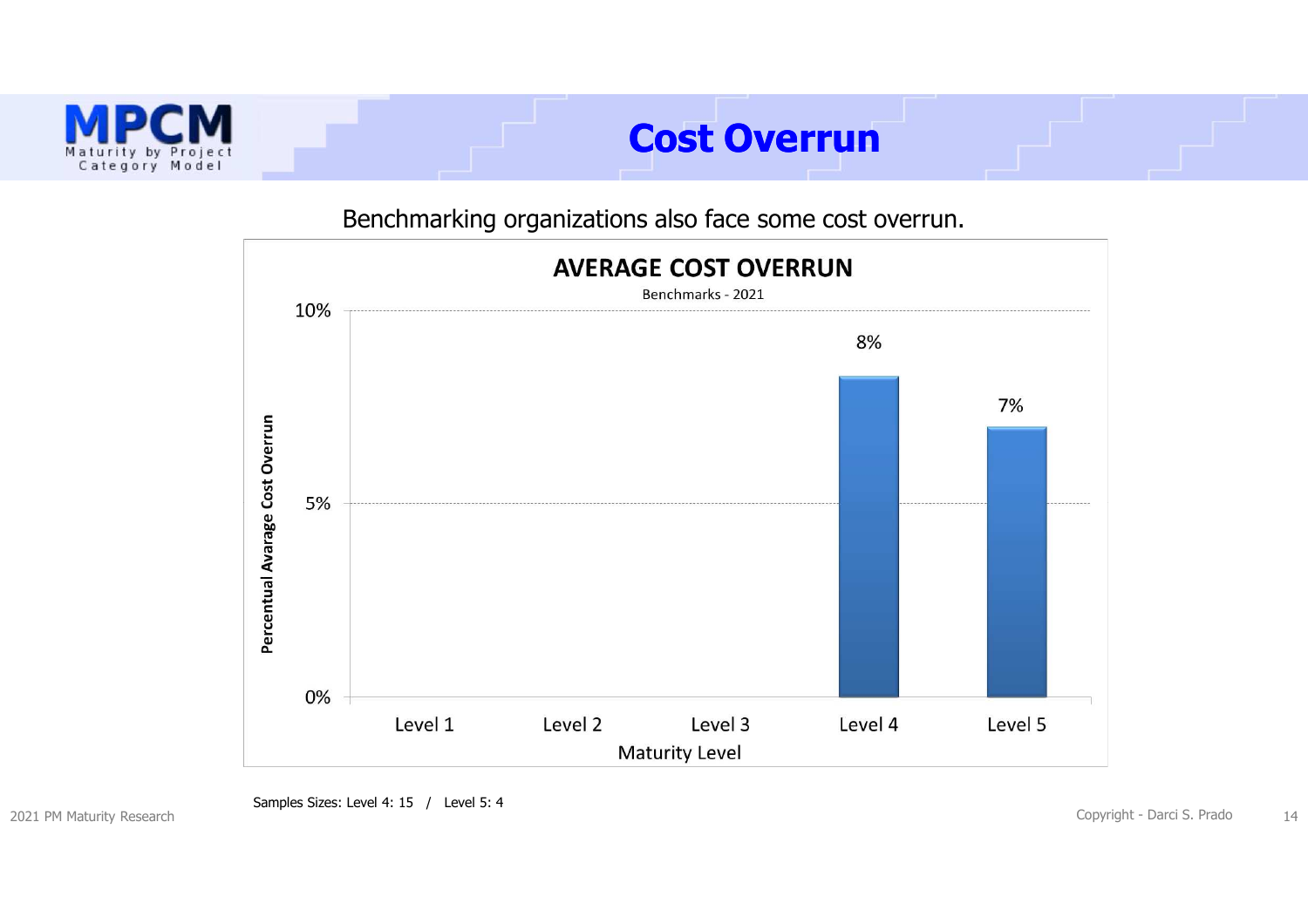

### Benchmarking organizations also have difficulties in completing the scope.



Samples Sizes: Level 4: 15 / Level 5: 4

2021 PM Maturity Research

Copyright - Darci S. Prado <sup>15</sup>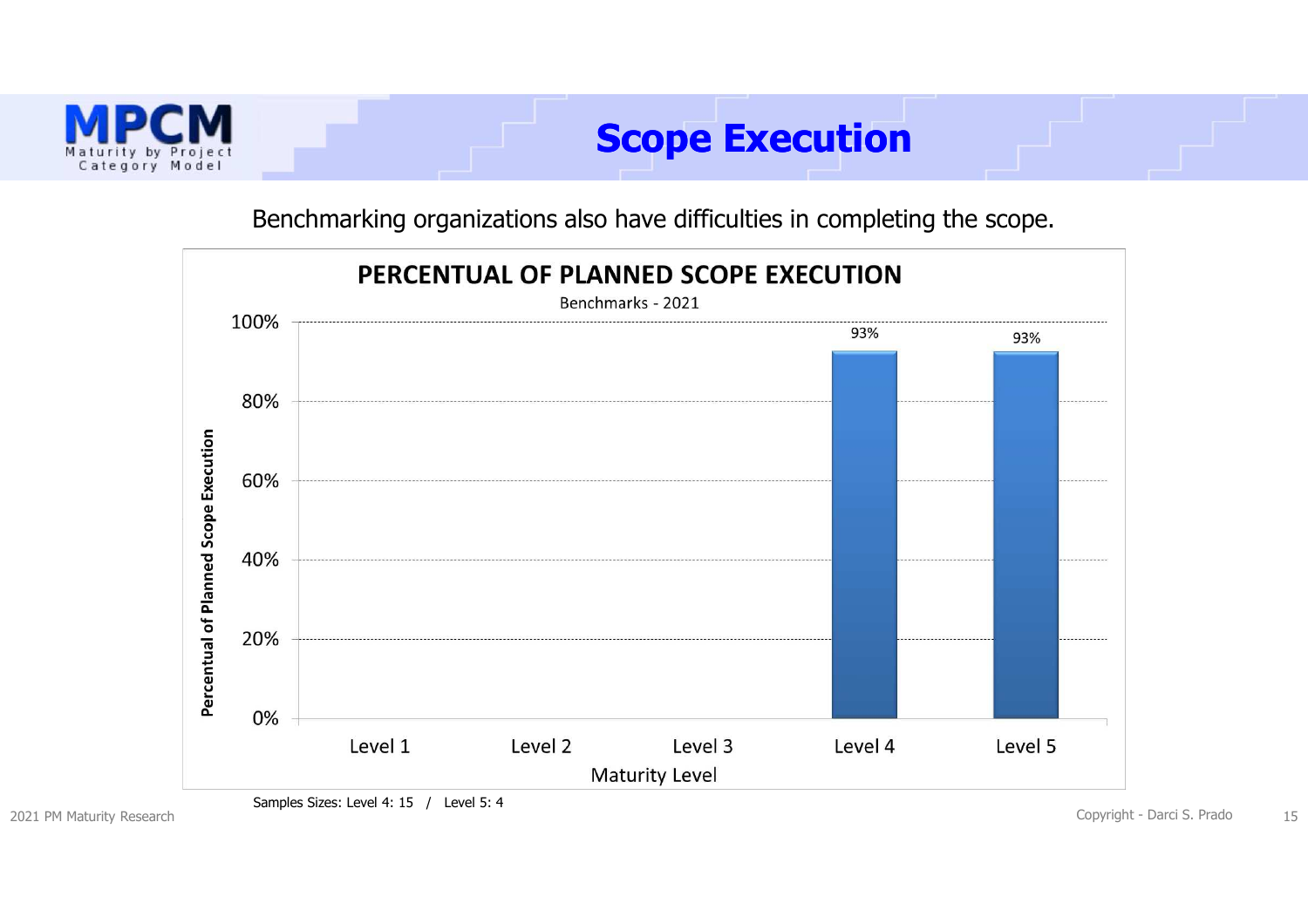



# **BENCHMARK ORGANIZATIONSPROFILE OF PARTICIPANTS:**

**Number of projects and duration of projects in portfolio.**

**Important:** In the tables shown on the following slides there are no performance indicator values displayed for groups with less than 5 participants.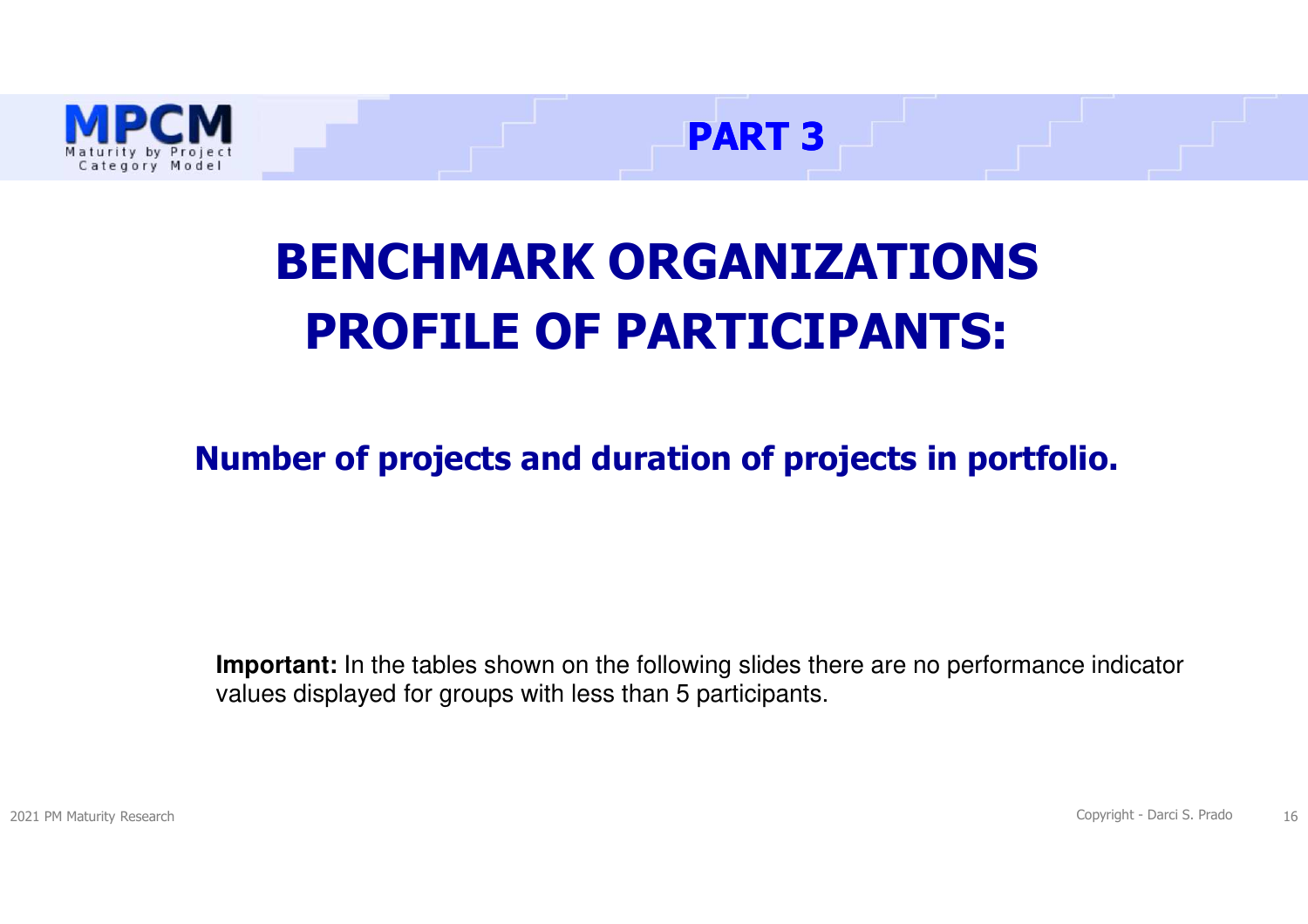# **TYPE OF ORGANIZATION**

Most of the benchmarks are in the Private Companies.

| <b>TYPE OF</b><br><b>ORGANIZATION</b>   | # $of$<br>respondents | <b>Maturity</b> | Average number<br>of projects in the<br>portfolio | Average<br>duration of<br>each project |
|-----------------------------------------|-----------------------|-----------------|---------------------------------------------------|----------------------------------------|
| <b>Private Organizations</b>            | 16                    | 4,26            | 31                                                | 11                                     |
| Government - Direct<br>Administration   | 0                     |                 |                                                   |                                        |
| Government - Indirect<br>Administration | 1                     |                 |                                                   |                                        |
| Non government<br>organizations         | $\mathfrak{p}$        |                 |                                                   |                                        |
| <b>TOTALS</b>                           | 19                    | 4,29            | 32                                                | 11                                     |



Р

Maturity by Project<br>Category Model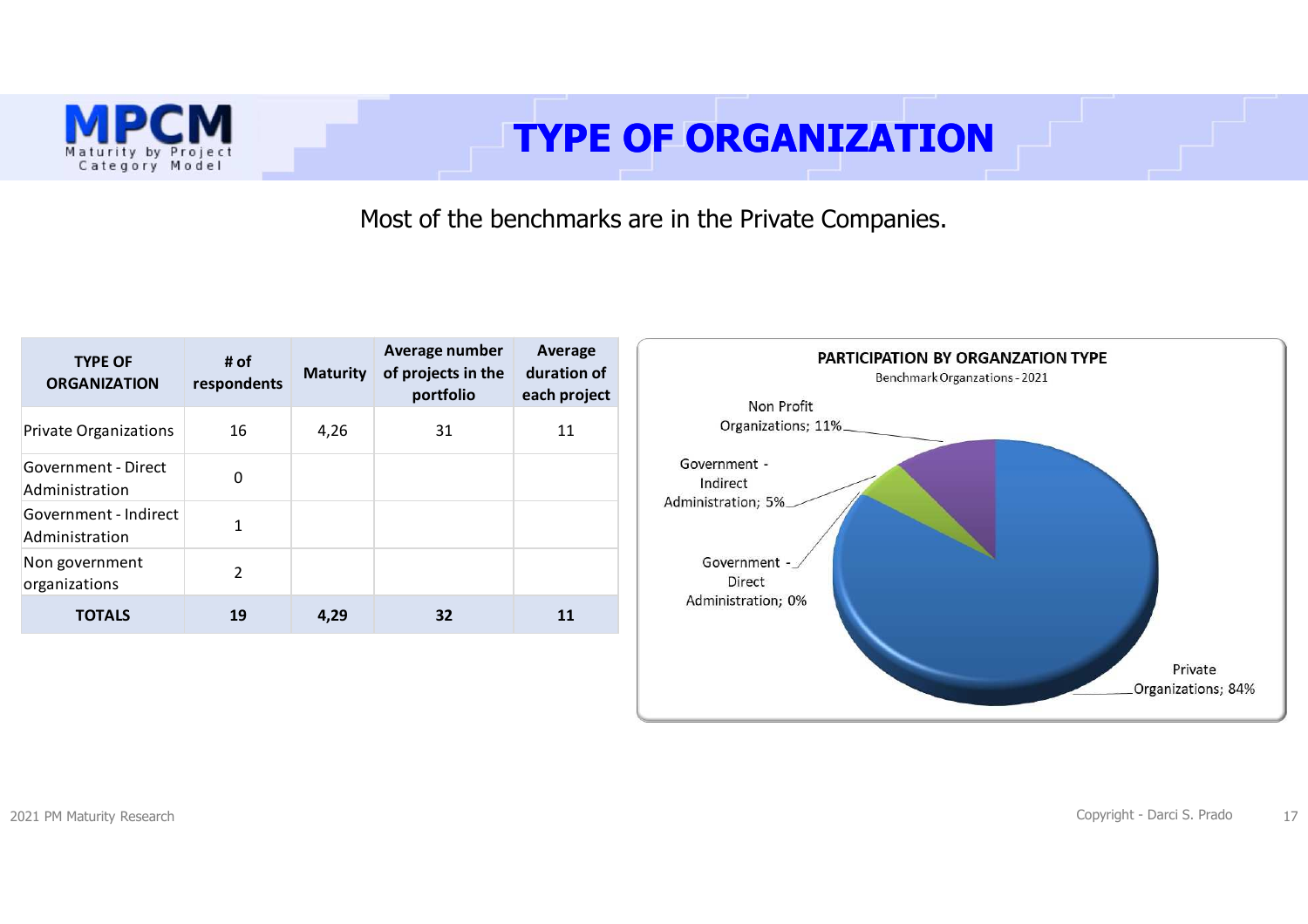

# **CATEGORY OF PROJECTS**

### Strong presence of benchmark organizations in New Product Development.

| <b>ARCHIBALD CATEGORY</b>             | # of<br>respondents |      | Average number<br>Maturity of projects in the<br>portfolio | Average<br>duration of<br>each project | PARTICIPATION BY PROJECT CATEGORY<br>Benchmark Organizations - 2021                          |
|---------------------------------------|---------------------|------|------------------------------------------------------------|----------------------------------------|----------------------------------------------------------------------------------------------|
| Organizational Changes                | $\overline{2}$      |      |                                                            |                                        | Other Categories;<br>Other Categories;<br>Fox<br>Organizational<br>5%<br>Changes; 11%<br>10% |
| Design (engineering,<br>architecture) | 4                   |      |                                                            |                                        | Design                                                                                       |
| Construction and assembling           | $\overline{2}$      |      |                                                            |                                        | New Product<br>(Engeneering); 21%<br>Development; 26%                                        |
| Sistemas de Informação<br>(software)  | 3                   |      |                                                            |                                        |                                                                                              |
| New Product Development               | 5                   | 4,35 | 31                                                         | 14                                     |                                                                                              |
| Research and Development              | $\overline{2}$      |      |                                                            |                                        |                                                                                              |
| Other categories                      | $\mathbf{1}$        |      |                                                            |                                        |                                                                                              |
| <b>TOTALS</b>                         | 19                  | 4,29 | 32                                                         | 11                                     | Construction and                                                                             |
|                                       |                     |      |                                                            |                                        | Assembling; 11%<br>Information                                                               |
|                                       |                     |      |                                                            |                                        | Systems (sw); 16%_                                                                           |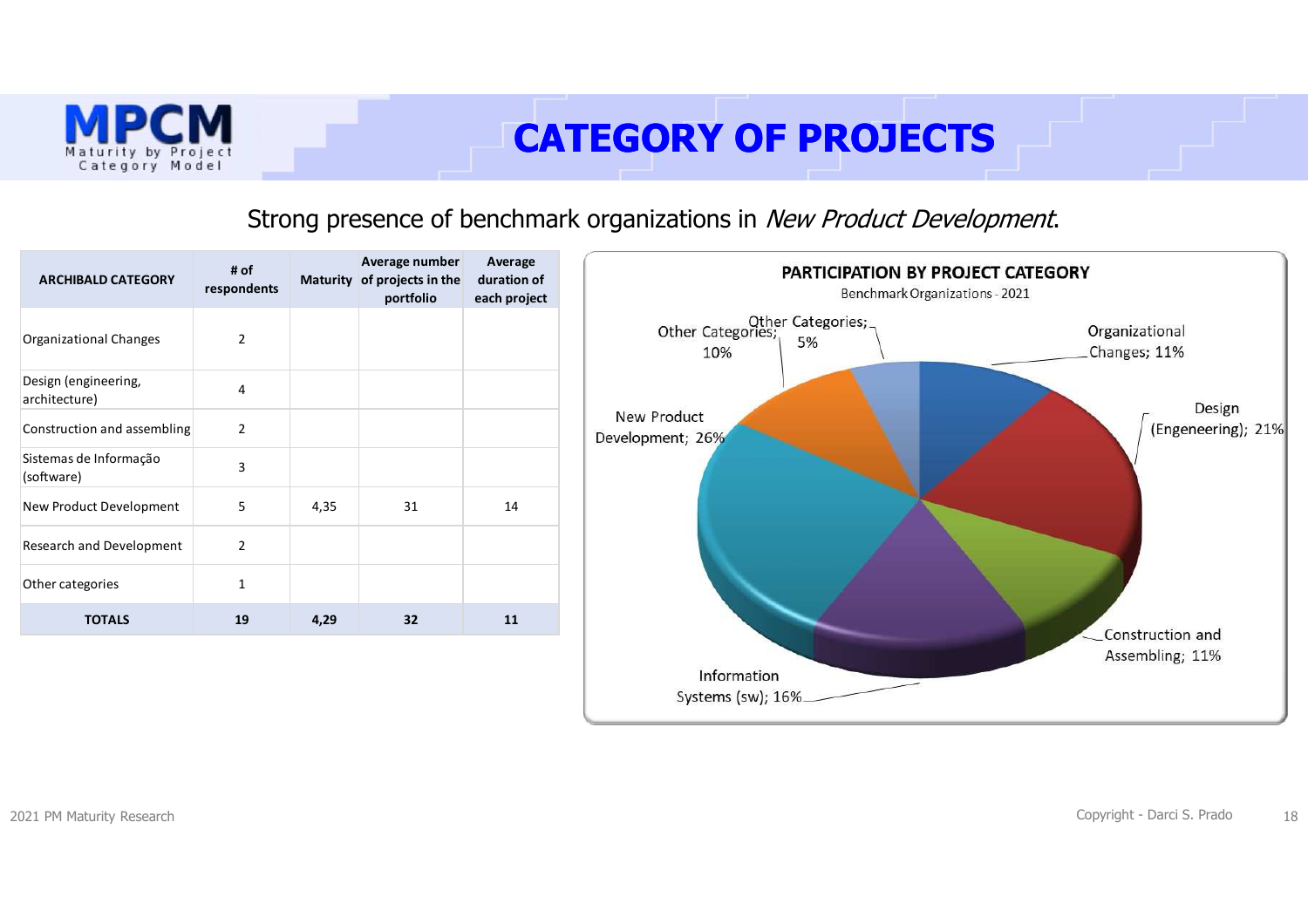

# **Business Areas Used in Research**

- 1. 1. Agriculture, Livestock, Forestry and Forest Exploration
- 2. Food and Beverage
- 3. Banks, Finance and Insurance
- 4. Trade
- 5. Construction
- 6. Consulting
- 7. Defense, Security and Aerospace
- 8. Distribution (Water, Gas)
- 9. Education
- 10. Electro-electronics
- 11. Engineering
- 12. Electric Power (Production and / or Distribution)
- 13. Equipment
- 14. Pharmaceutical
- 15. Mining and quarrying (Mining, etc.)
- 16. Metallurgy and Steel
- 17. Pulp and Paper
- 18. Oil, Oil and Gas
- 19. Chemistry
- 20. Refractory, Ceramics and Glass
- 21. Health
- 22. Information Technology (Hardware & Software)
- 23. Telecommunications
- 24. Textile
- 25. Transport, Warehousing and Services & **Logistics**
- 26. Tourism & Sports
- 27. Vehicles and Parts
- 28. Clothing, Footwear, Fashion and Sporting Goods
- 29. Other Areas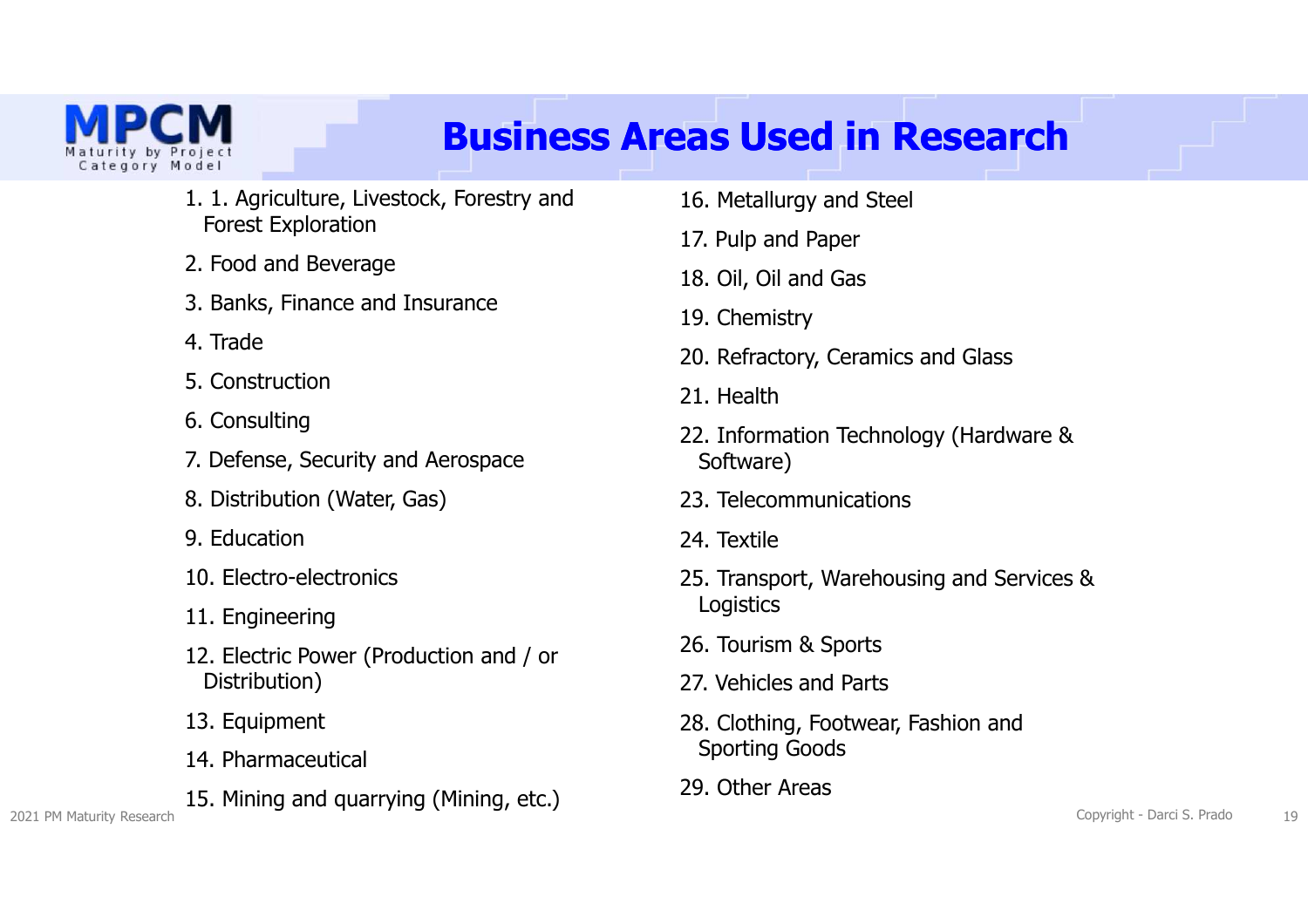

### **Benchmarks by Business Areas**

Highlights for Consulting, Engineering and Information Technology.



#### Only groups with more than 4 participants are present in the chart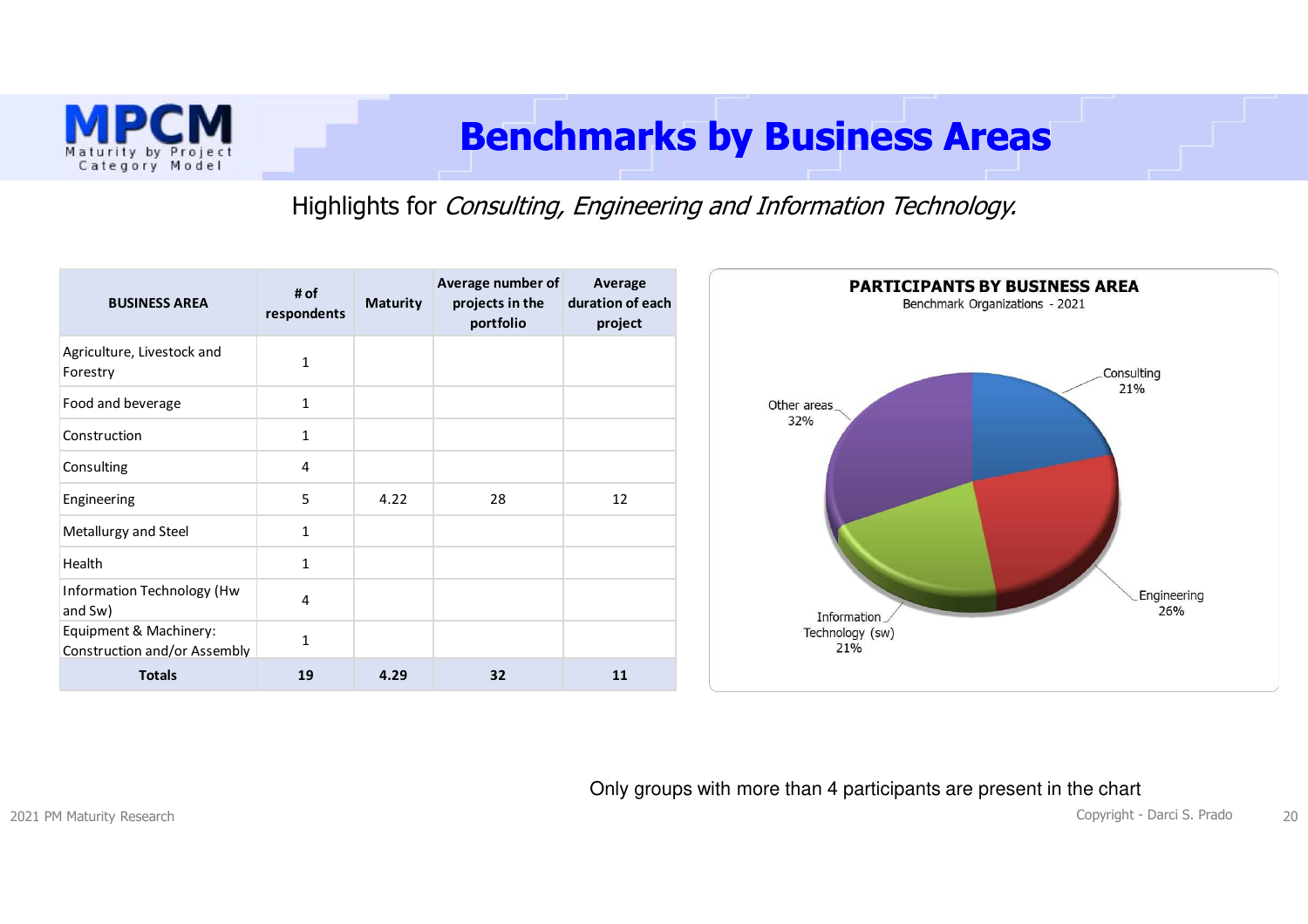

# **Budget/Income Benchmarks**

79% of organizations have budget of up to \$ 200 millions.

| <b>BUDGET OR INCOME</b> | # de<br><b>Respondents</b> | <b>Maturity</b> | Average<br>number of<br>projects | Average<br><b>Duration</b> |
|-------------------------|----------------------------|-----------------|----------------------------------|----------------------------|
| Until US\$ 200.000      | 3                          |                 |                                  |                            |
| Until US\$ 2 millon     | 1                          |                 |                                  |                            |
| Until US\$ 20 millon    | 6                          | 4.22            | 38                               | 14                         |
| Until US\$ 200 millon   | 5                          | 4.36            | 42                               | 13                         |
| Until US\$ 2 billon     | 3                          |                 |                                  |                            |
| Until US\$ 20 billon    | 1                          |                 |                                  |                            |
| <b>Total Geral</b>      | 19                         | 4.29            | 32                               | 11                         |

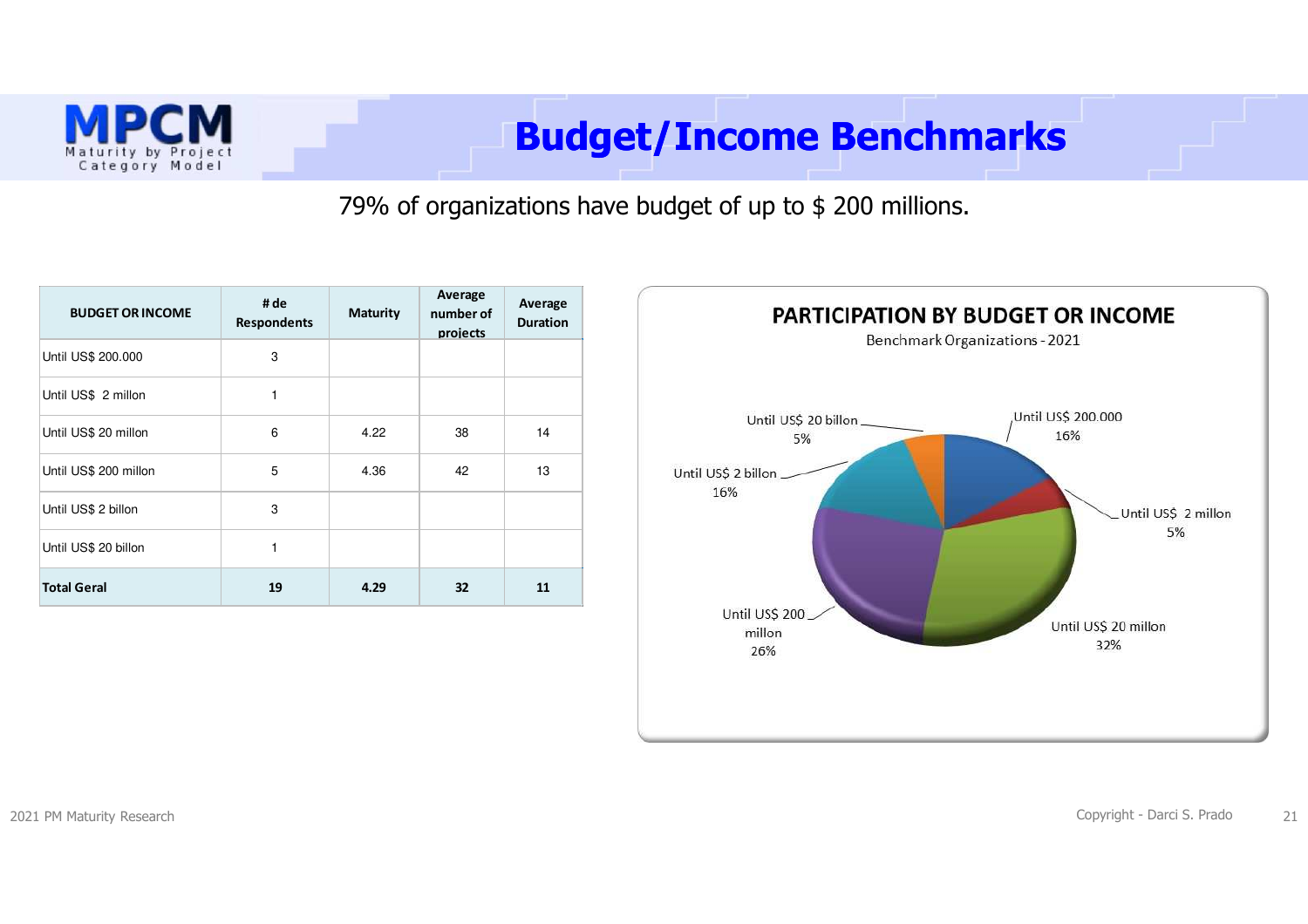

74% of organizations have from 100 to 5,000 employees.



Maturity by Project Category Model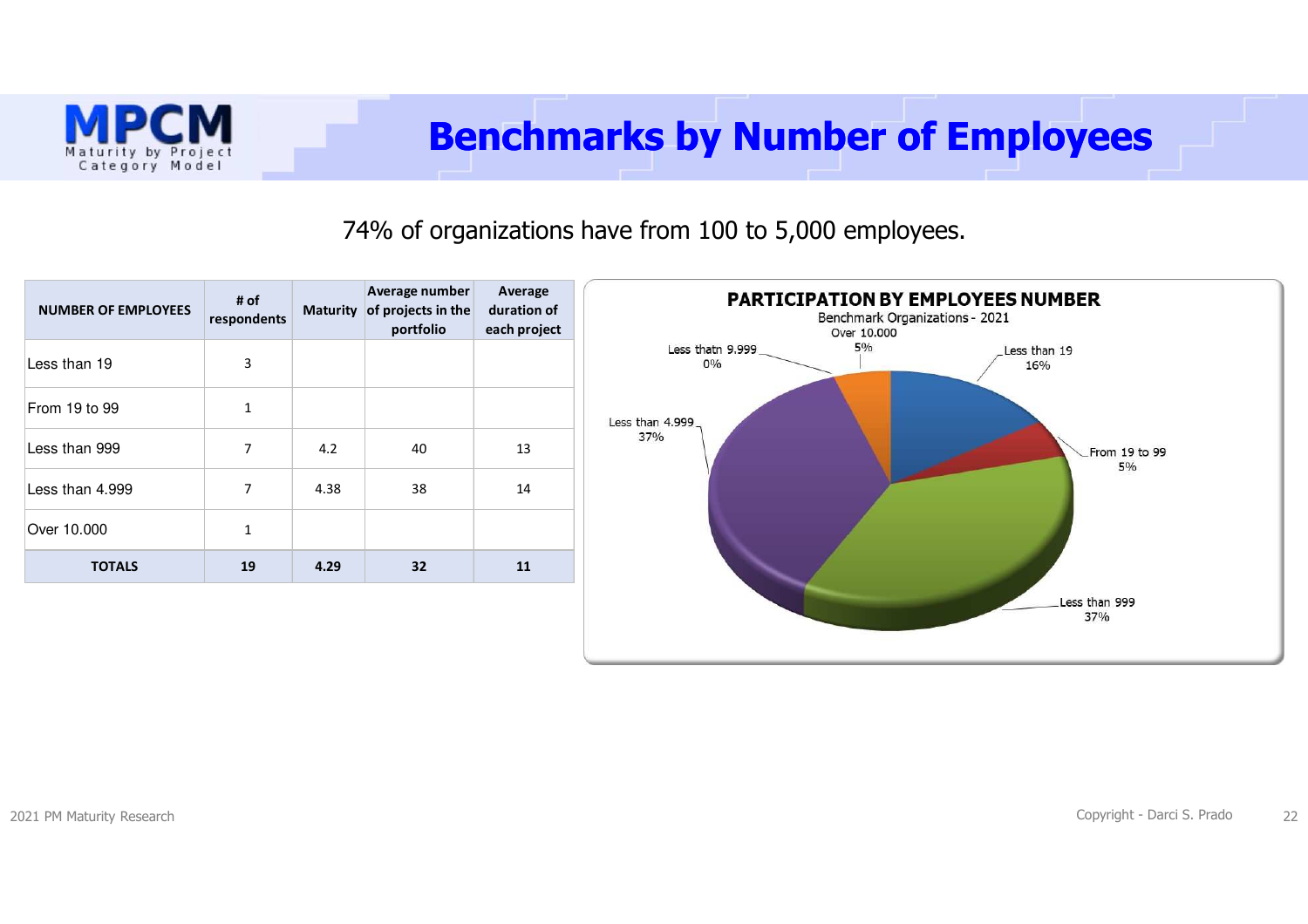

### **Benchmarks by Brazilian States**

### Highlight of participation for MG, ES and RS.

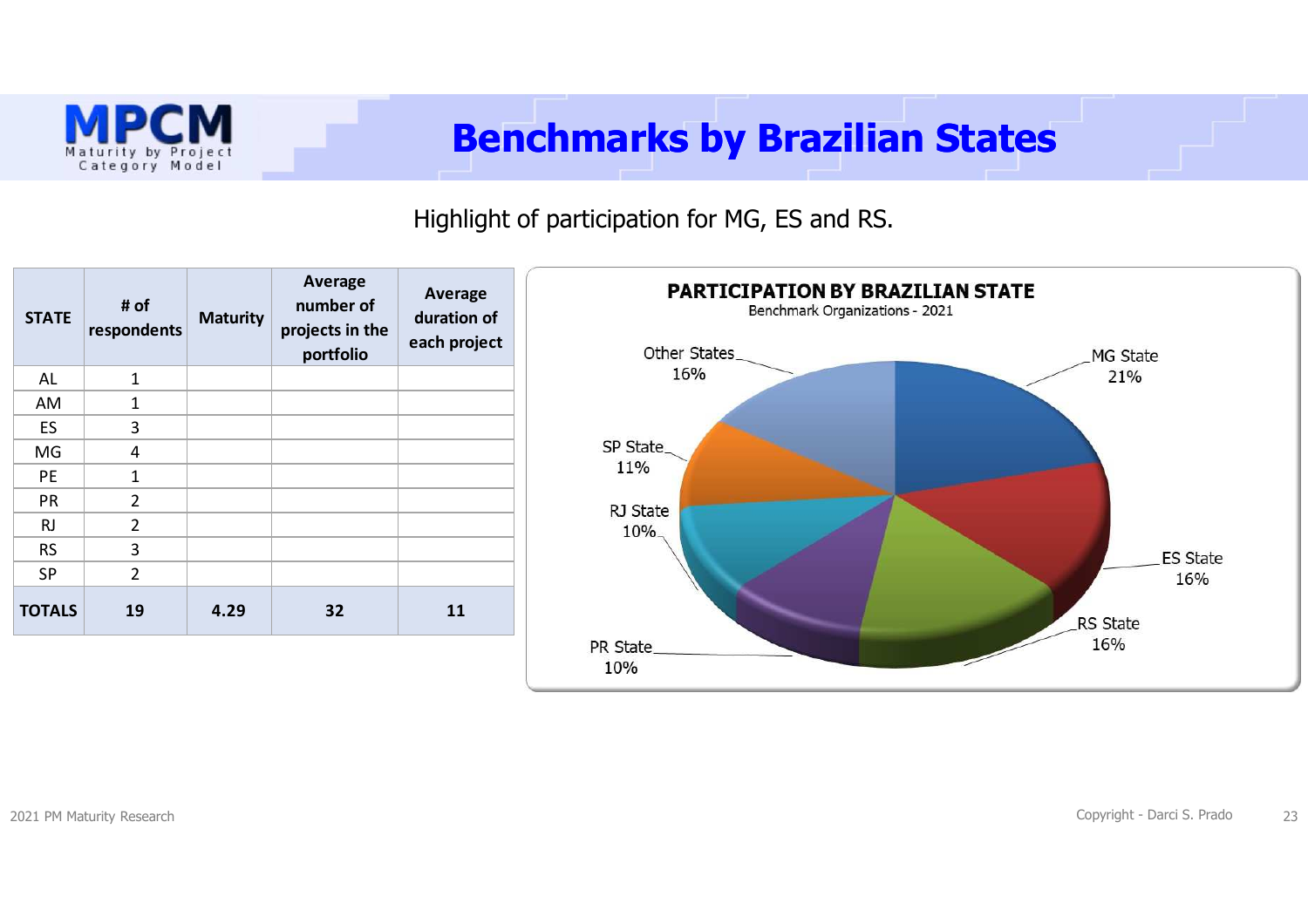

# **GOVERNANCE IN BENCHMARK ORGANIZATIONS**

2021 PM Maturity Research

Copyright - Darci S. Prado <sup>24</sup>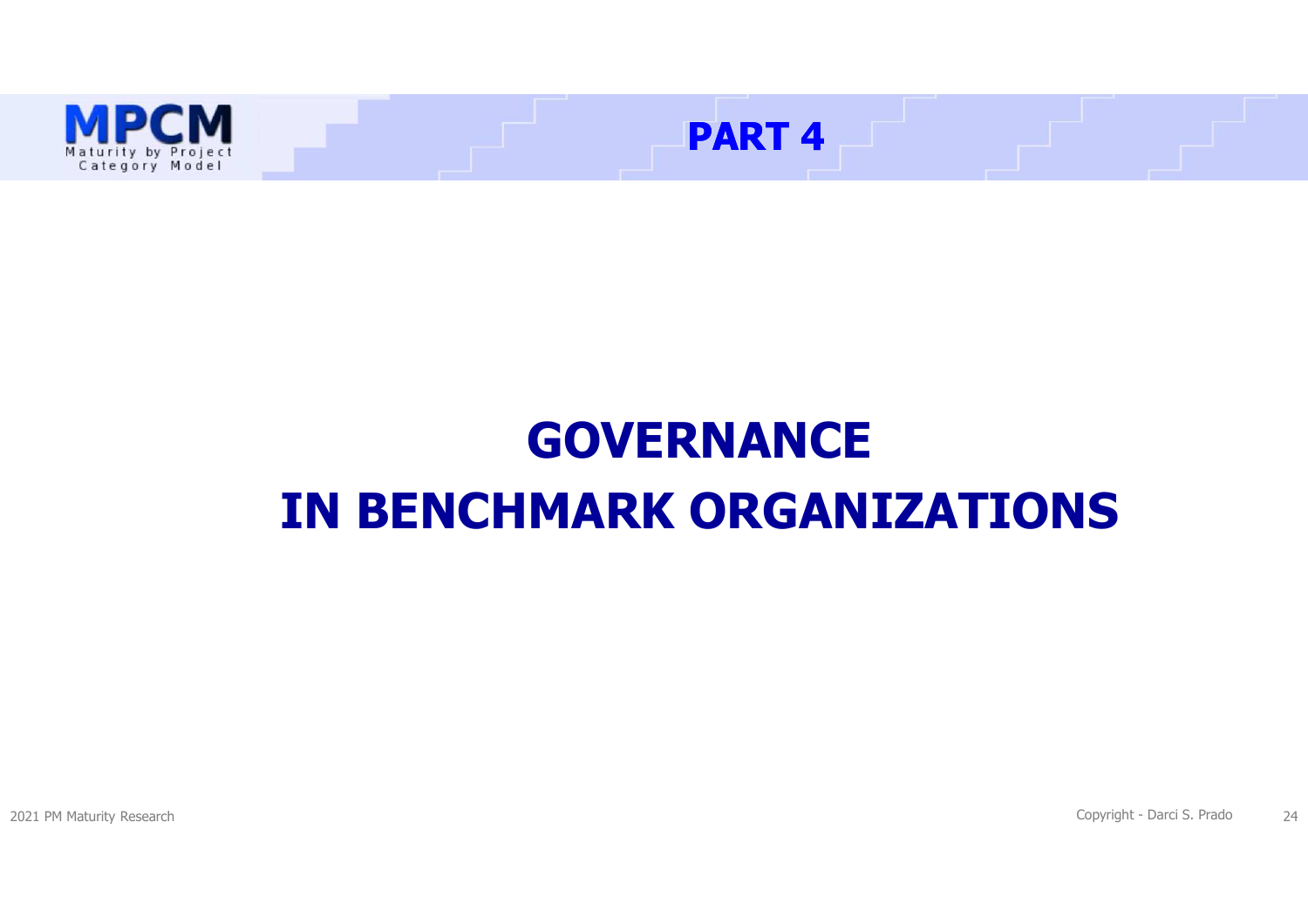

### **Occurrence of the Governance Function by Time of Existence**

Most benchmark organizations have had governance functions for over 2 years. In the case of Project Manager, 68% of organizations have had this function for more than 5 years.

| <b>OCURRENCY BY USAGE TIME</b>   |              |                |                  |  |  |
|----------------------------------|--------------|----------------|------------------|--|--|
| <b>USAGE TIME</b>                | <b>PM</b>    | <b>PMO</b>     | <b>COMMITTEE</b> |  |  |
| It does not apply                | 1            |                |                  |  |  |
| We do not have the function      |              | $\overline{2}$ | $\overline{2}$   |  |  |
| It exists less than 1 year       | $\mathbf{1}$ | $\overline{2}$ |                  |  |  |
| It exists among 1 and 2<br>years |              | $\overline{2}$ | $\overline{2}$   |  |  |
| It exists among 2 and 5<br>years | 4            | 4              | 5                |  |  |
| It exists over than 5 years      | 13           | 9              | 10               |  |  |
| <b>TOTALS</b>                    | 19           | 19             | 19               |  |  |

| <b>OCCURRENY OF THE GOVERNANCE FUNCTION</b> |           |            |                  |  |  |
|---------------------------------------------|-----------|------------|------------------|--|--|
| <b>OCCURRENCY</b>                           | <b>PM</b> | <b>PMO</b> | <b>COMMITTEE</b> |  |  |
| We do not have or<br>it does not apply      | 5.3%      | 10.5%      | 10.5%            |  |  |
| <b>YES</b>                                  | 94.7%     | 89.5%      | 89.5%            |  |  |
| <b>TOTAL</b>                                | 100%      | 100%       | 100%             |  |  |

2021 PM Maturity Research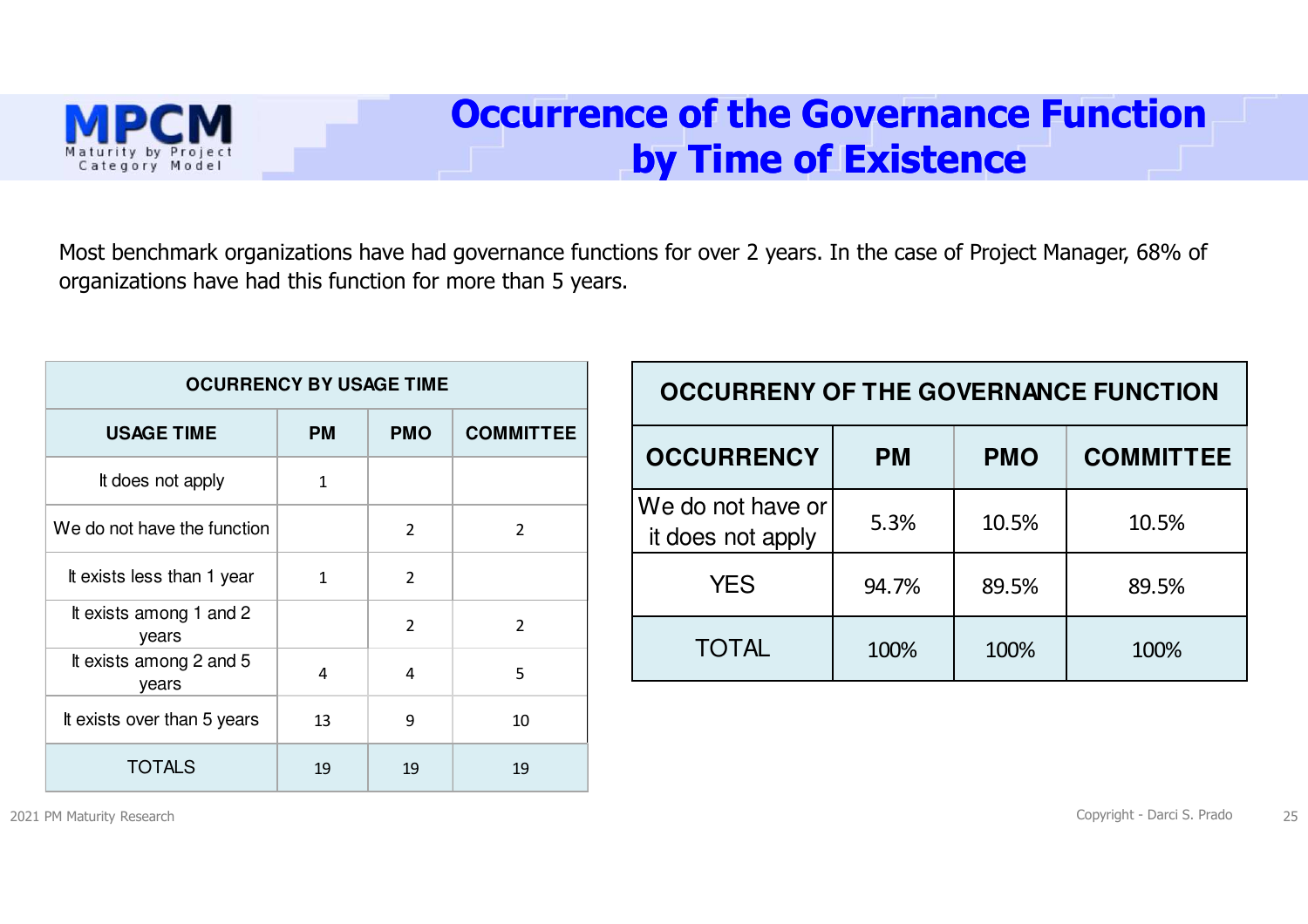

### **Number of Professionalsallocated to the PMO**

All benchmark organizations have PMO.

58% of benchmark organizations have 1 to 6 professionals in the PMO.

42% of benchmark organizations have more than 7 professionals in the PMO.

On average, one benchmark organization works with 32 projects.

On average, we have 5.5 professionals in the PMO and each professional works with 5.8 projects

| <b>PROFESSIONALS AT PMO</b> | # Resp         | %      | NUMBER OF PROFESSIONALS AT PMO<br>Benchmark Organizations - 2021 |
|-----------------------------|----------------|--------|------------------------------------------------------------------|
|                             | 1              | 5,3%   | .1;5%<br>Over 10; 10%<br>2; 16%                                  |
| $\overline{2}$              | 3              | 15,8%  |                                                                  |
| 3                           | $\overline{4}$ | 21,1%  | From 7 and 10; 32%                                               |
| From 4 and 6                | 3              | 15,8%  |                                                                  |
| From 7 and 10               | 6              | 31,6%  | 3;21%                                                            |
| Over 10                     | $\overline{2}$ | 10,5%  |                                                                  |
| Total                       | 19             | 100,0% | From 4 and 6; 16%                                                |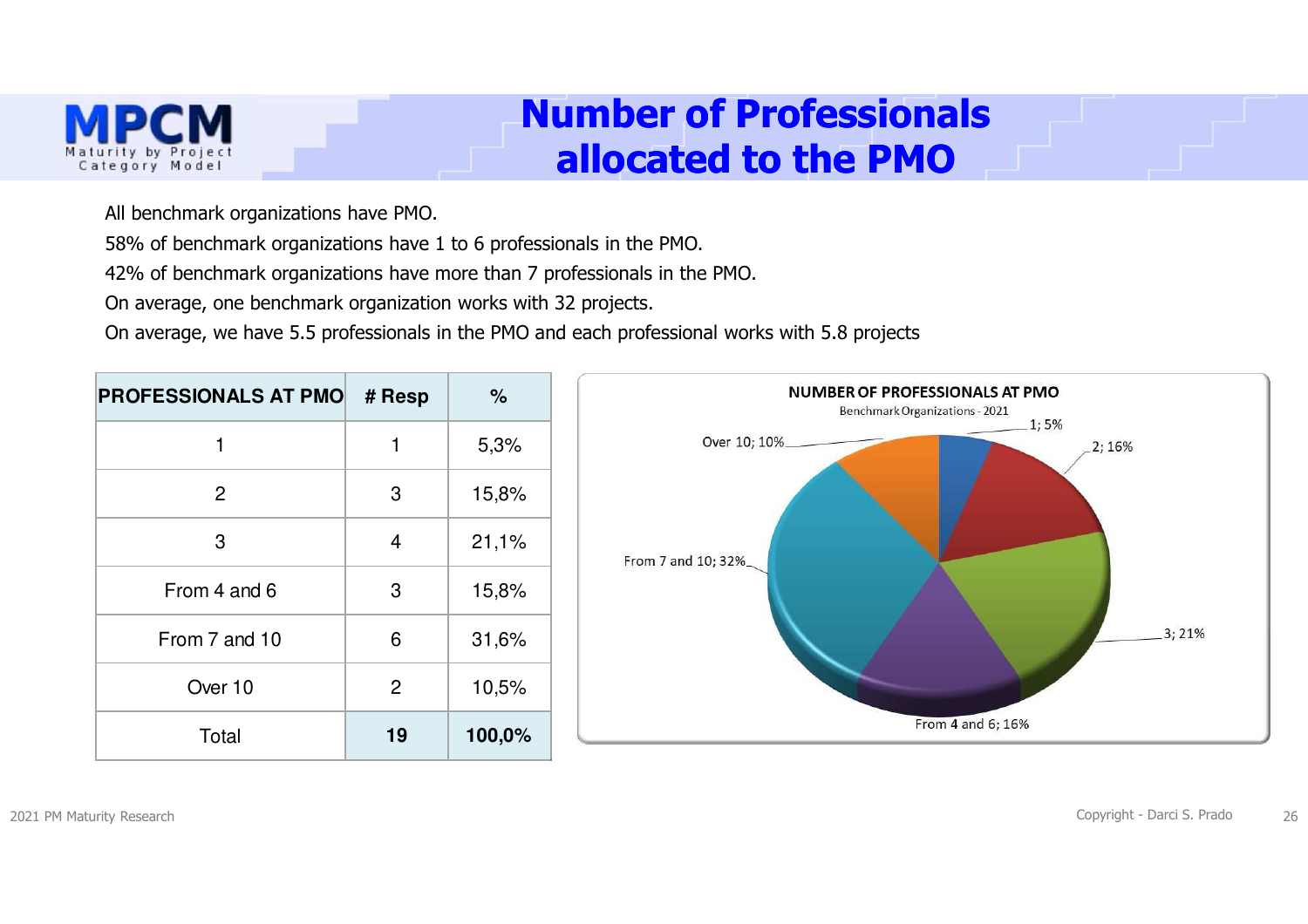

# **Attachments**

2021 PM Maturity Research

Copyright - Darci S. Prado <sup>27</sup>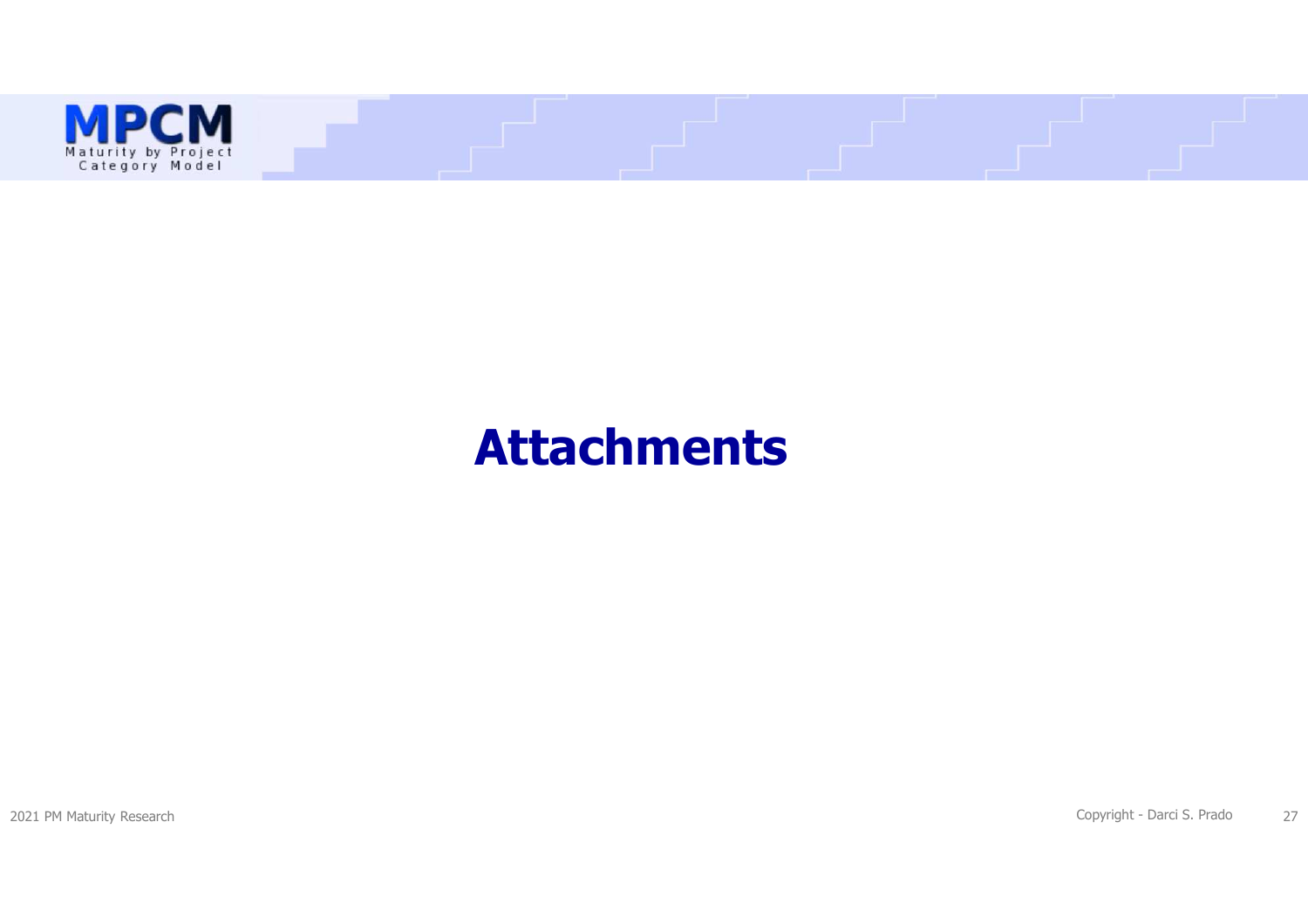

# **About data and results presented in this report**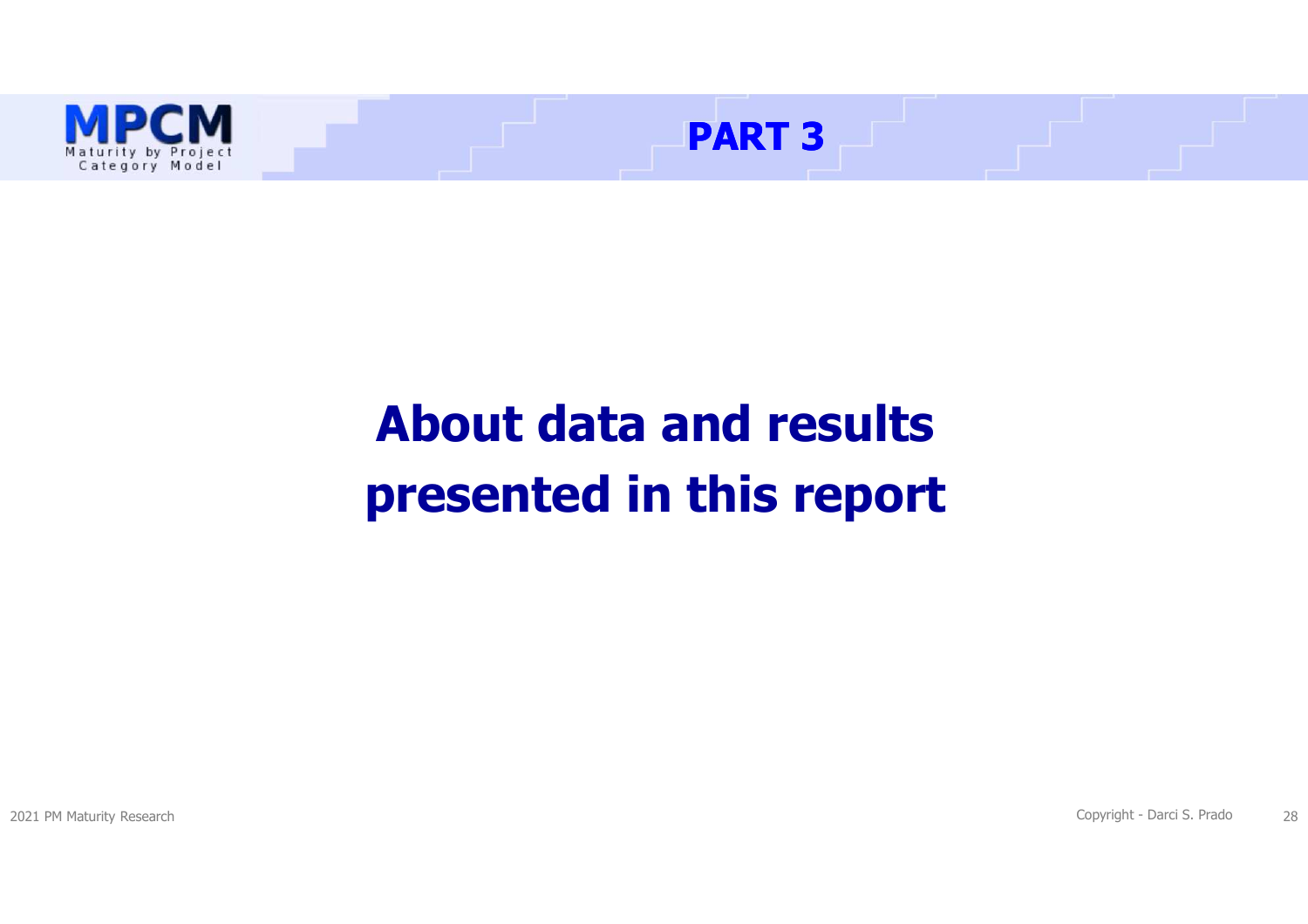### **Comments**



As mentioned previously, we had <sup>a</sup> public of <sup>181</sup> participants in 2021. The main characteristic of this public is the **heterogeneity**, in other words, they come from different organizations types, projects categories, business areas, organizations sizes and Brazilian states. The reports we provide, present and allow many comparisons between performance indicators, but, in spite this, the reader must pay attention to these comparisons, as duly pointed in each report. For example, performance indicators from several Brazilian states are presented and, in this case, one must avoid drawing conclusions using only the presented values, without considering the specificities of projects portfolios of each state.

Therefore, we advise the reader to also analyze the reports that work with more detailed samples.

Our intention is to show and analyze the data as captured, presenting to the reader, with as much information as possible. As stated in our Principles Charter, our goal is to assist Brazilian organizations to evolve in Project Management.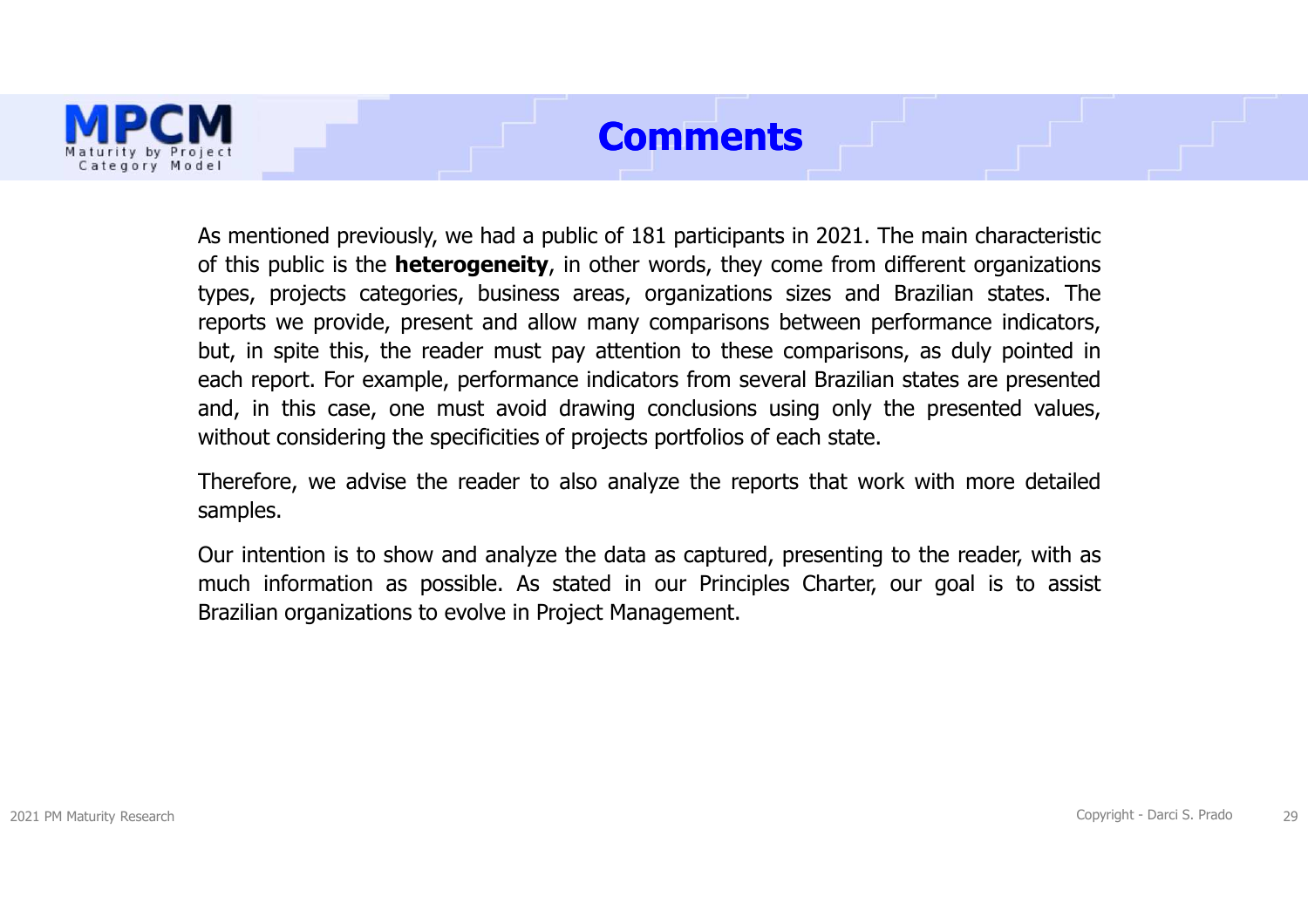

### **Data Representativeness**

Considering <sup>a</sup> research where stratifications are made and where there are samples of different sizes, these have different representativeness. Thus, if the total number of respondents for <sup>a</sup> given sample is high, the representativeness of the data referring to that number of respondents is also high. The interpretation of the representativeness of the data is totally governed by STATISTICS and, for the moment, we believe that it is sufficient to inform the reader of representative indications for different values of the total of respondents.

| <b>Total of Respondents</b> | <b>Representativeness</b>                                  |
|-----------------------------|------------------------------------------------------------|
| Above 30                    | Good representativeness                                    |
| Among 17 and 29             | Average representativeness. Analyze data with discernment. |
| Below 17                    | Low representativeness. Analyze data with discernment.     |

Note: The alert "analyze the data with discernment" is related to the fact that some populations are finite and, therefore, the representativeness criteria are differentiated. For example, if for the "Refractories" business we only have 5 companies in Brazil and if all of them participated in the survey, the results presented would be totally representative.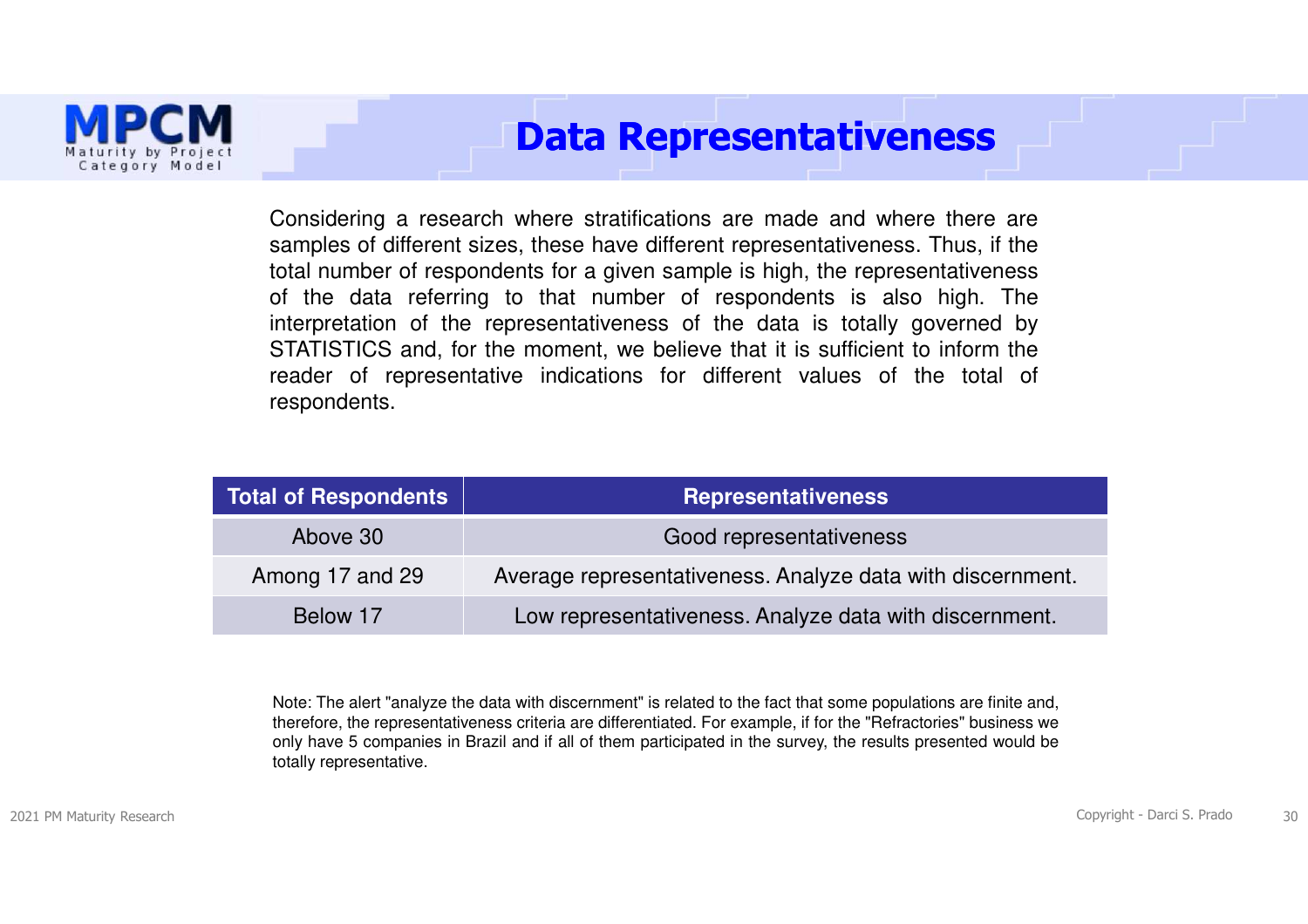

# **Team who developed this work**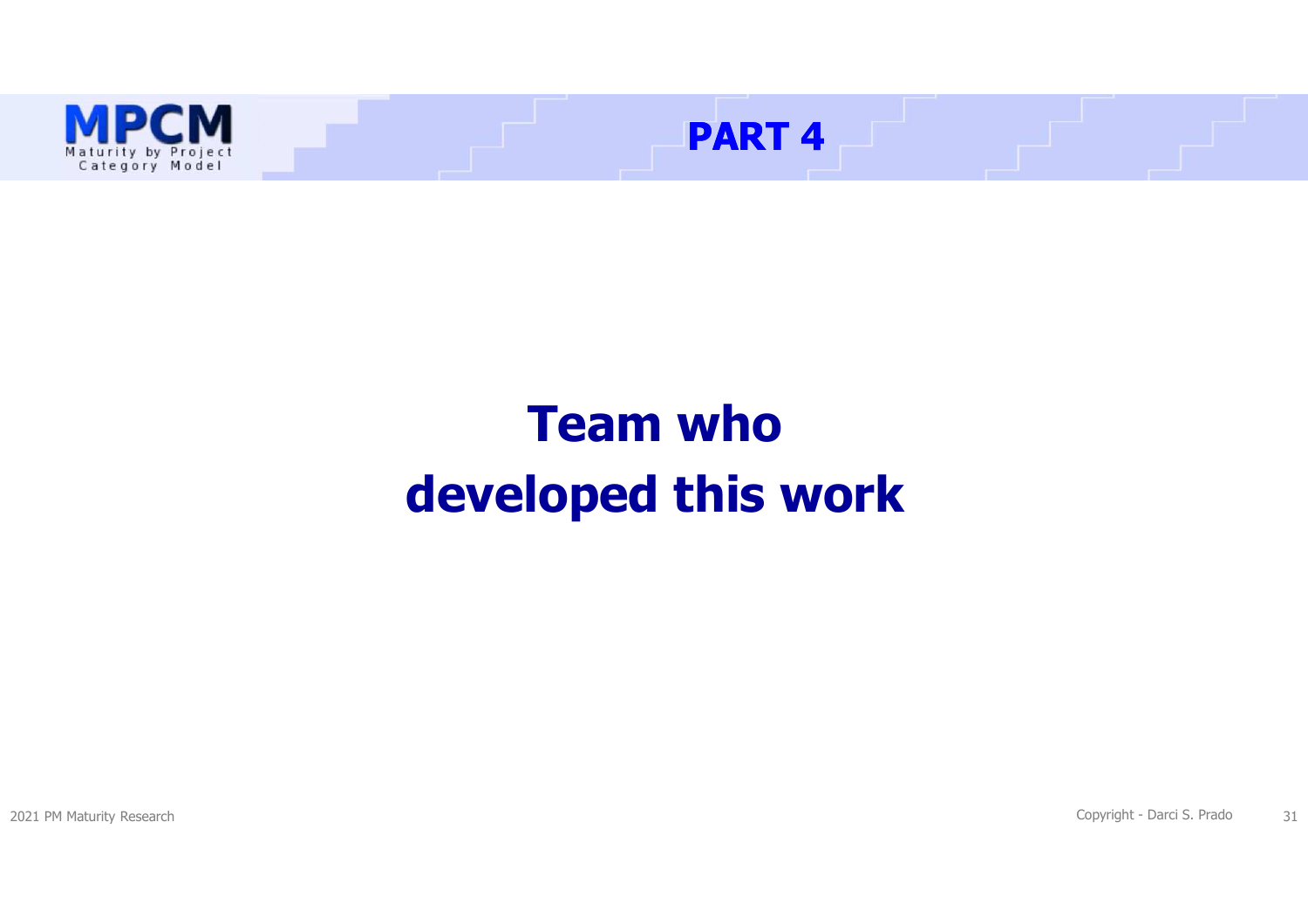# **Authors**



**Darci Prado** is FALCONI consulting partner. Graduated in Chemical Engineering from UFMG, postgraduate in Economic Engineering from Fundação Dom Cabral and doctor from UNICAMP. He participated in the founding of PMI chapters in Minas Gerais and Paraná and was member of the PMI-MG Board of Directors between 1998-2002. He was president of the IPMA-BH Club between 2006 and 2008. He is the author of 11 books about project management. He developed the MEPCP methodology, the MMGP maturity model and the SISGEP software. He conducts a maturity survey on PM since 2005. Lately, he has worked internally with the FALCONI presidency, helping with strategic planning and project implementation.



**Manuel Carvalho da Silva Neto** is <sup>a</sup> Visiting Professor at Fundação Dom Cabral and Consultant in the areas of Project Management and Process Management. He holds <sup>a</sup> Master's degree in Administration from CEPEAD - UFMG and holds PMP Certification. He also obtained the titles of specialist in Economic Engineering (INEA / EEUFMG) and Financial Administration (FJP) and graduated in Mechanical Engineering from UFMG. He has 53 years of market experience, 47 of which in Projects. He has participated or directed more than 300 large and medium-sized projects in private and state-owned companies and public agencies. He was undersecretary of Planning and Budget of the State of MinasGerais from 2007 to 2008.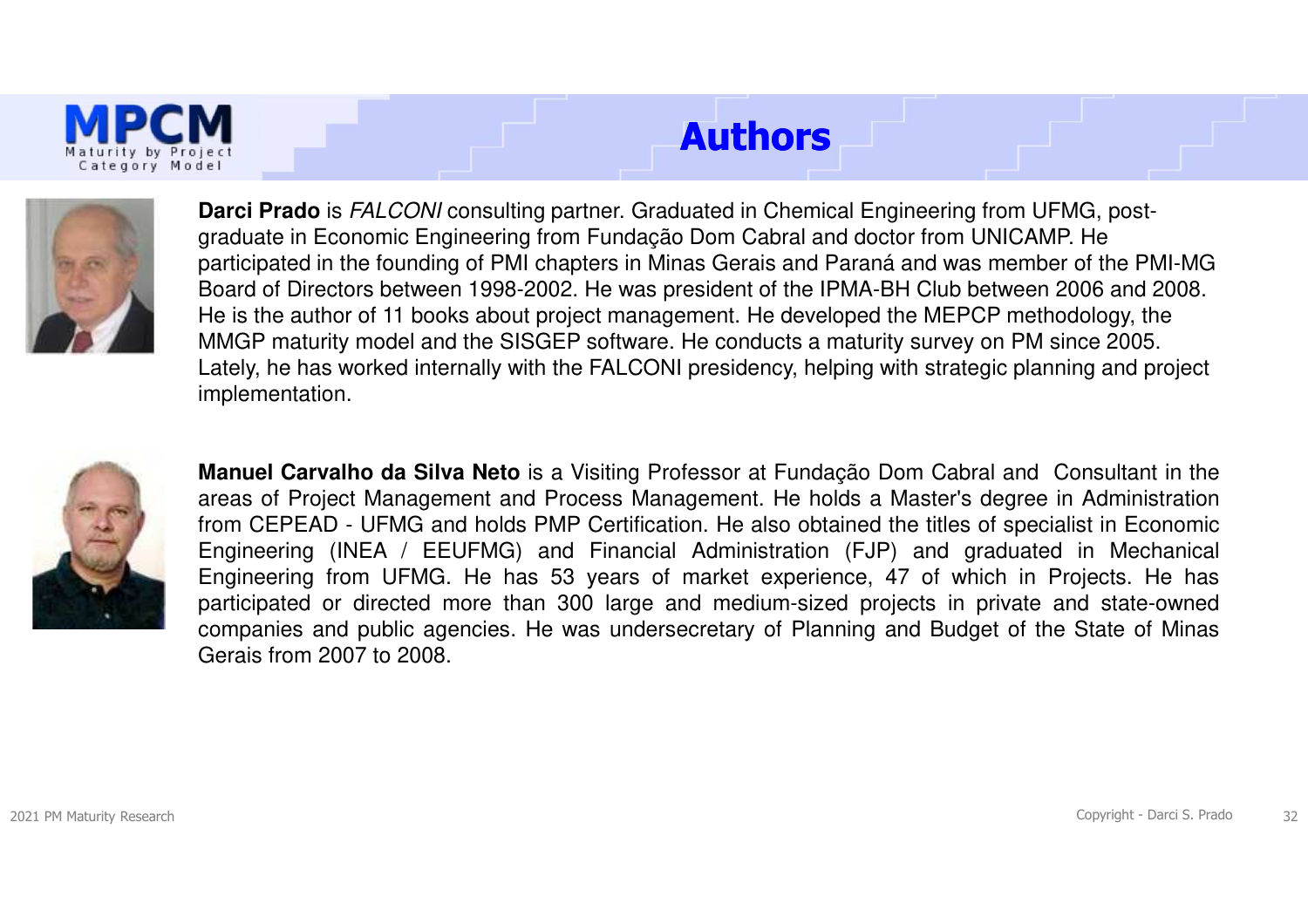

# **2021 Team: Leadership**





### **Russel D. Archibald (in memoria)**

- •MSC, PhD
- •PMP, IPMA
- $\bullet$ One of the PMI-USA founders
- $\bullet$ Global consultant
- $\bullet$ Listed in "Who is Who"

### **Darci Prado**

- $\bullet$ PhD
- $\bullet$ Qualis member of IPMA-Br
- $\bullet$  One of the PMI-MG, PMI-PR and Club IPMA-BH founders
- $\bullet$ Senior Advisor at FALCONI

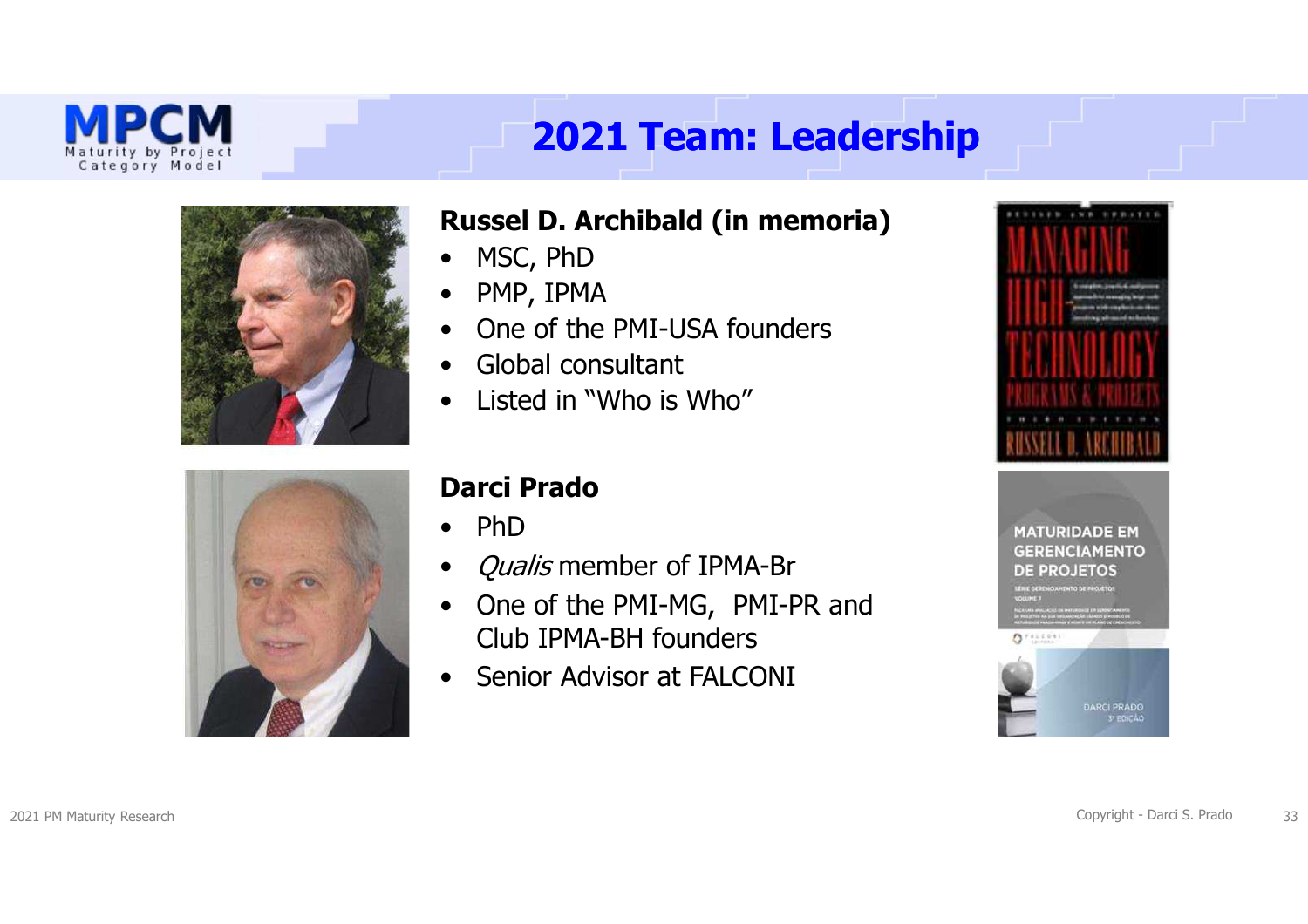# **Team 2021**

**GENERAL COORDINATION**Darci Prado

#### **SITE DEVELOPMENT AND MAINTENANCE**

2x3 Organization

**SITE DATA MAINTENANCE**

Eduardo Motta

#### **DATA BASE**

2x3 Organization

### **DATA PREPARATION**Darci Prado, Eduardo Motta and Pedro Rocha

#### **ANALYTICS**

Paula Júlio

#### **SITE**

Falconi – Consultores de Resultados

#### **LINGUISTIC SUPPORT**

English Language: Lara Romano<br>عدال عليه العديم العربية العديد Spanish Language: Jose Luiz Oliva Posada, José R. Miglioli, Maria Eugenia, Dulce Morales, Gerardo Mendoza and Victor Bianchini

#### **PUBLISIHING**

Partnership with several entities

#### **REPORTS**

See author's name in each report

#### **GENERAL SUPPORT**

 Carlos Eduardo Andrade, Fernando Ladeira, José Ricardo Miglioli, Giselle de Laurentys, Manuel Carvalho da Silva Neto, Marcus Vinicius Marques and Warlei Oliveira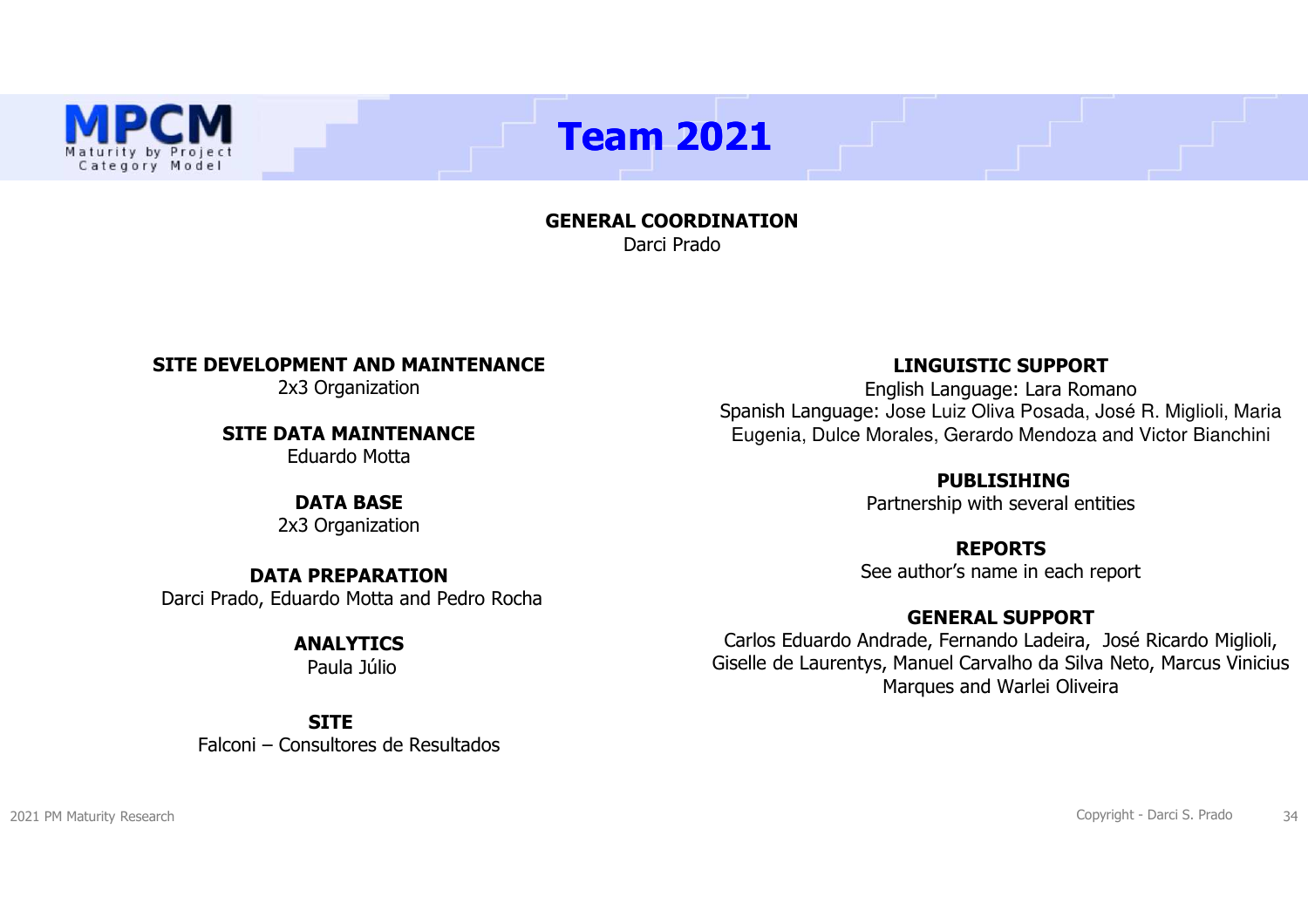

# **Prado-MMGP Maturiy Model**

2021 PM Maturity Research

Copyright - Darci S. Prado <sup>35</sup>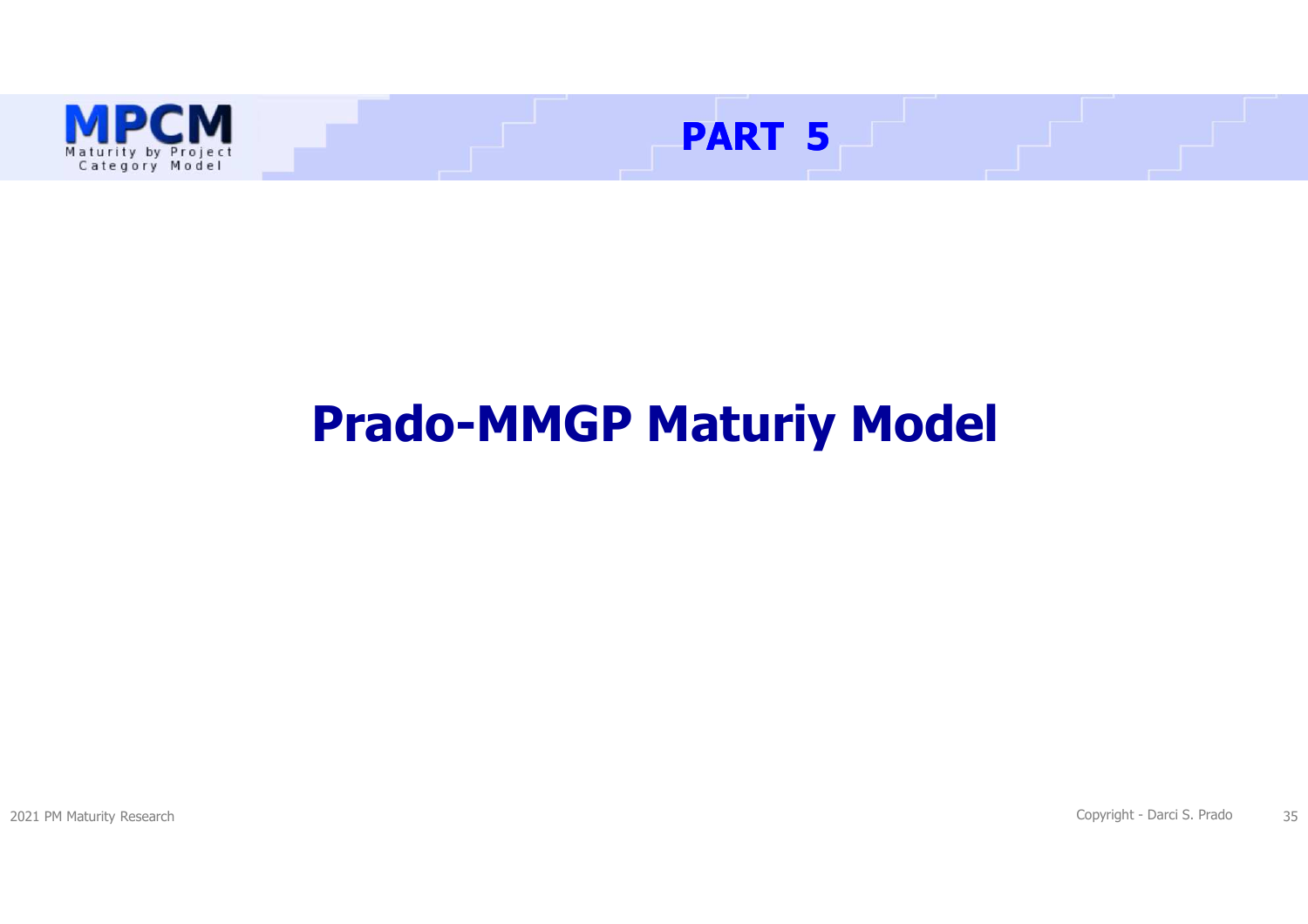

#### **MMGP - Maturity Model in Project Management**

Prado-MMGP maturity model, created in 2002, is based on the experience of consultant Darci Prado in <sup>a</sup> world-class organization (IBM), teaching (UFMG) and consulting (FALCONI Results Consultants). He has more than 40 years of project management experience and has already had the opportunity to get involved with projects of the most different values and types, ranging from construction, information technology, new product development, equipment installation, etc.

The model proposes to evaluate the maturity of an organization sector and has the followingcharacteristics:

> It includes 5 levels and 7 dimensions; It includes Processes, Tools, People, Skills, Structures and Strategies; It adheres to PMBOK (PMI), ICB (IPMA) and Prince2.

#### **Maturity Research in Project Management - Brazil**

Maturity research has been conducted in Brazil since 2005. It is led by Darci Prado andRussell Archibald and counts on the participation of several volunteers.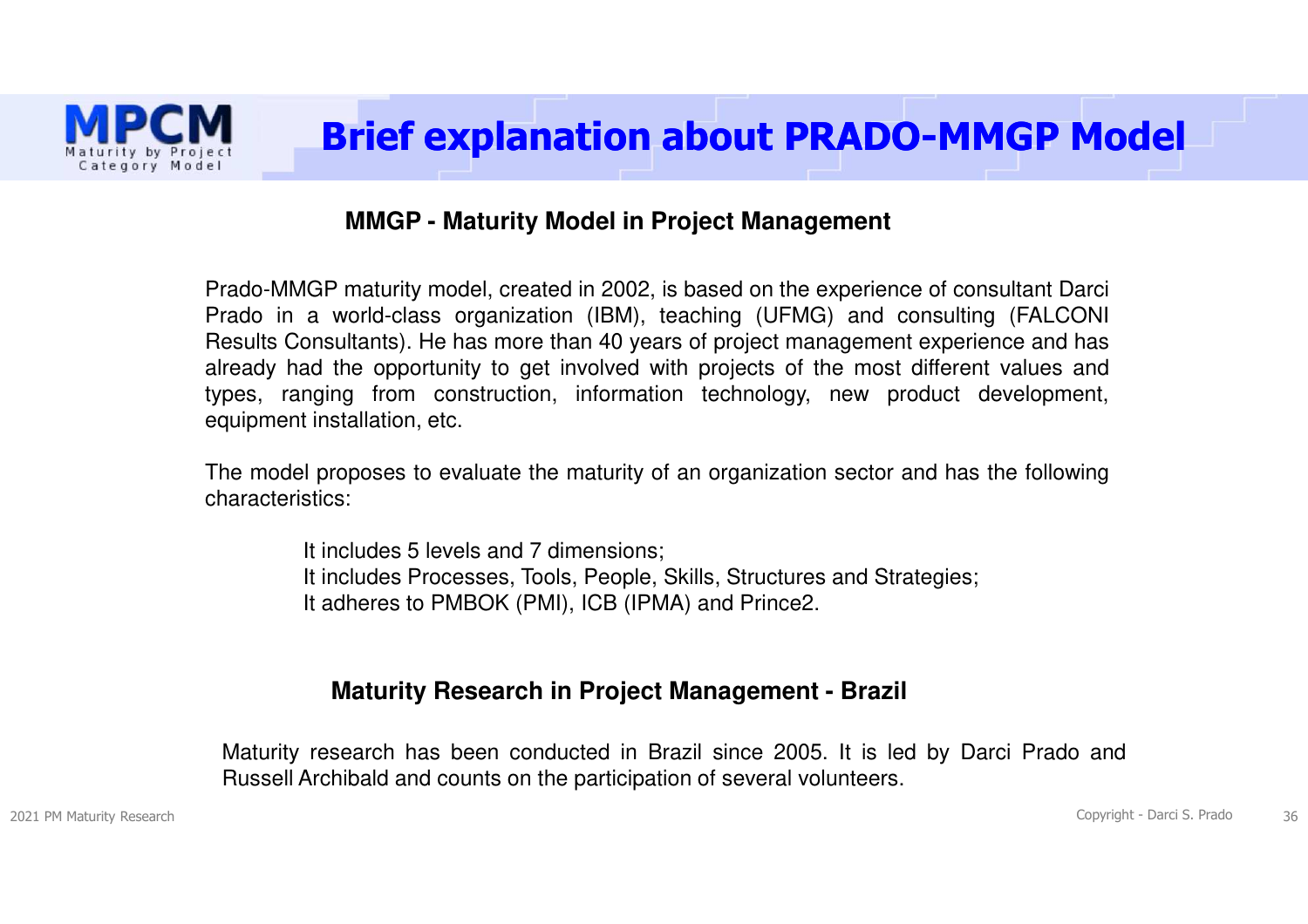

# **Maturity Levels**

| Level       | Title                                       | <b>Characteristics</b>                                                                                                                                                                                                                                                                                                                                                                                                                                                                                                                                                                             |
|-------------|---------------------------------------------|----------------------------------------------------------------------------------------------------------------------------------------------------------------------------------------------------------------------------------------------------------------------------------------------------------------------------------------------------------------------------------------------------------------------------------------------------------------------------------------------------------------------------------------------------------------------------------------------------|
|             | Almost<br><b>Unknown</b>                    | The company does not have a correct perception of projects and project management (GP). Projects are<br>executed on the basis of individual intuition, "goodwill" or "best effort." Usually no planning is done and control is<br>non-existent. There are no standardized procedures. Success is the fruit of individual effort or luck.                                                                                                                                                                                                                                                           |
| $\mathbf 2$ | <b>Started</b><br>(isolated<br>initiatives) | This level represents the awakening to the subject of project management. Its main characteristics are:<br>Introductory knowledge of Project Management.<br>Introductory use of tools (sw) for sequencing activities.<br>Isolated initiatives for the planning and control of some projects.<br>Each professional works in his own way, since there is no standardized Platform for Project Management,<br>consisting of processes, tools, organizational structure, etc.<br>There is awareness of the importance of implementing each of the components of a project management<br>(GP) platform. |
| 3           | Standardized                                | This level represents the situation in which a GP platform was implemented. Its main characteristics are:<br>Evolution in skills.<br>Existence of a standardized platform for Project Management<br>Use of baseline.<br>Performance measurement of closed projects.<br>Data capture of anomalies that impact project results (delays, overflow, etc.).<br>The platform has been in use by the key players for more than a year.<br>A significant number of projects used all methodology processes (start, middle and end).                                                                        |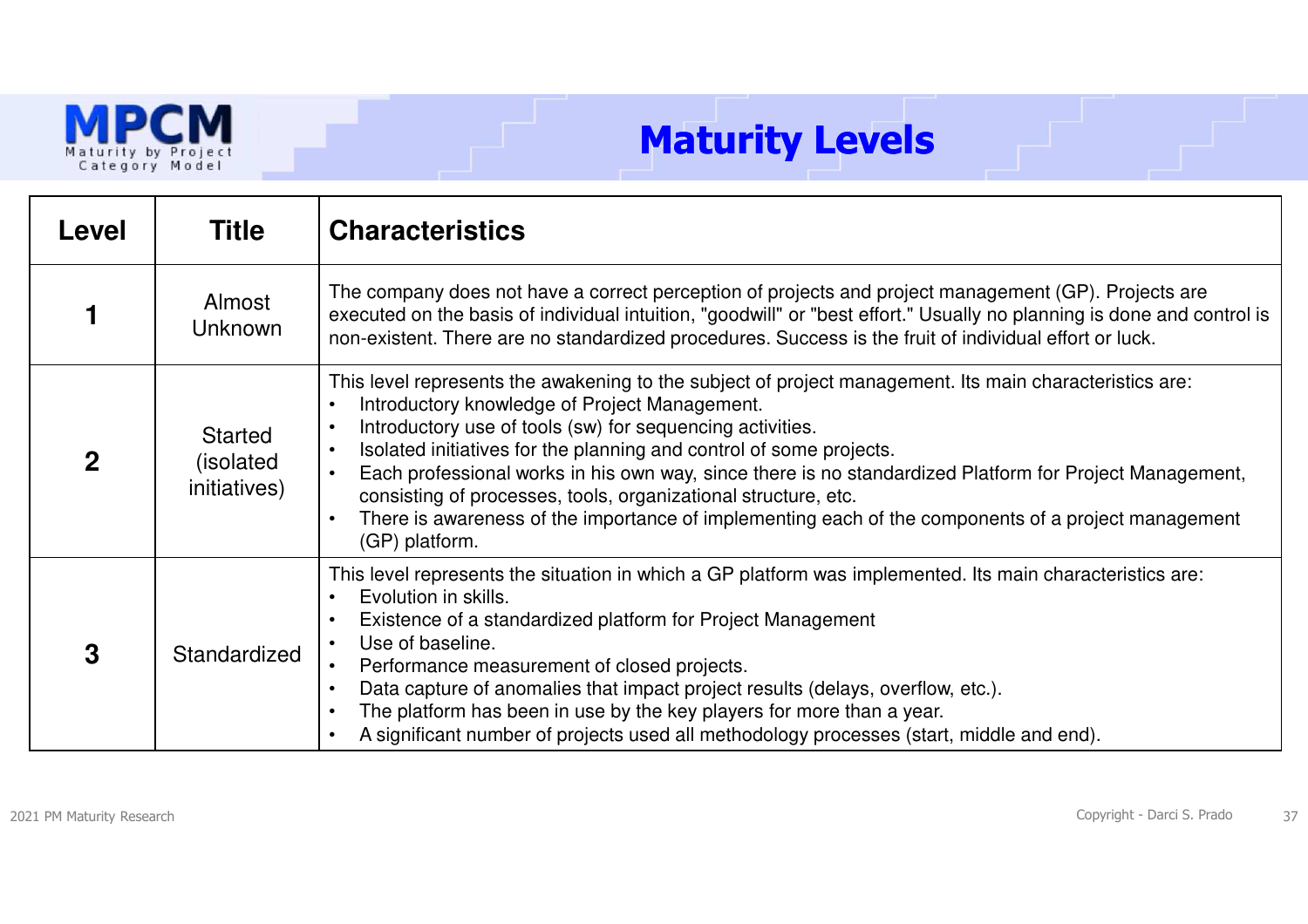

# **Maturity Levels**

| Level | <b>Title</b> | <b>Characteristics</b>                                                                                                                                                                                                                                                                                                                                                                                                                                                                                                                                                                                                                                    |
|-------|--------------|-----------------------------------------------------------------------------------------------------------------------------------------------------------------------------------------------------------------------------------------------------------------------------------------------------------------------------------------------------------------------------------------------------------------------------------------------------------------------------------------------------------------------------------------------------------------------------------------------------------------------------------------------------------|
|       | Managed      | This level represents the situation where the GP platform really works and gives results. Its main characteristics<br>are:<br>Professionals consistently demonstrate a high level of competence, aligning knowledge and practical<br>experience.<br>Elimination (or mitigation) of manageable anomalies that hinder project results.<br>Area results (success rate, delays, etc.) are compatible with the expected level of maturity 4.<br>This situation occurs more than 2 years ago.<br>A significant amount of projects have already completed their life cycles in this scenario.                                                                    |
| 5     | Optimized    | This level represents the situation where the GP platform not only works and gives results but has also been<br>optimized through technological and process innovation. Its main characteristics are:<br>Optimization of processes and tools.<br>Optimization of results (deadlines, costs, scope, quality, performance, etc.)<br>Highest success level.<br>Environment and working climate of efficiency, productivity and low stress.<br>High recognition of area competence, which is seen as a benchmark.<br>This has been happening for over 2 years.<br>A significant number of projects have already completed their life cycles in this scenario. |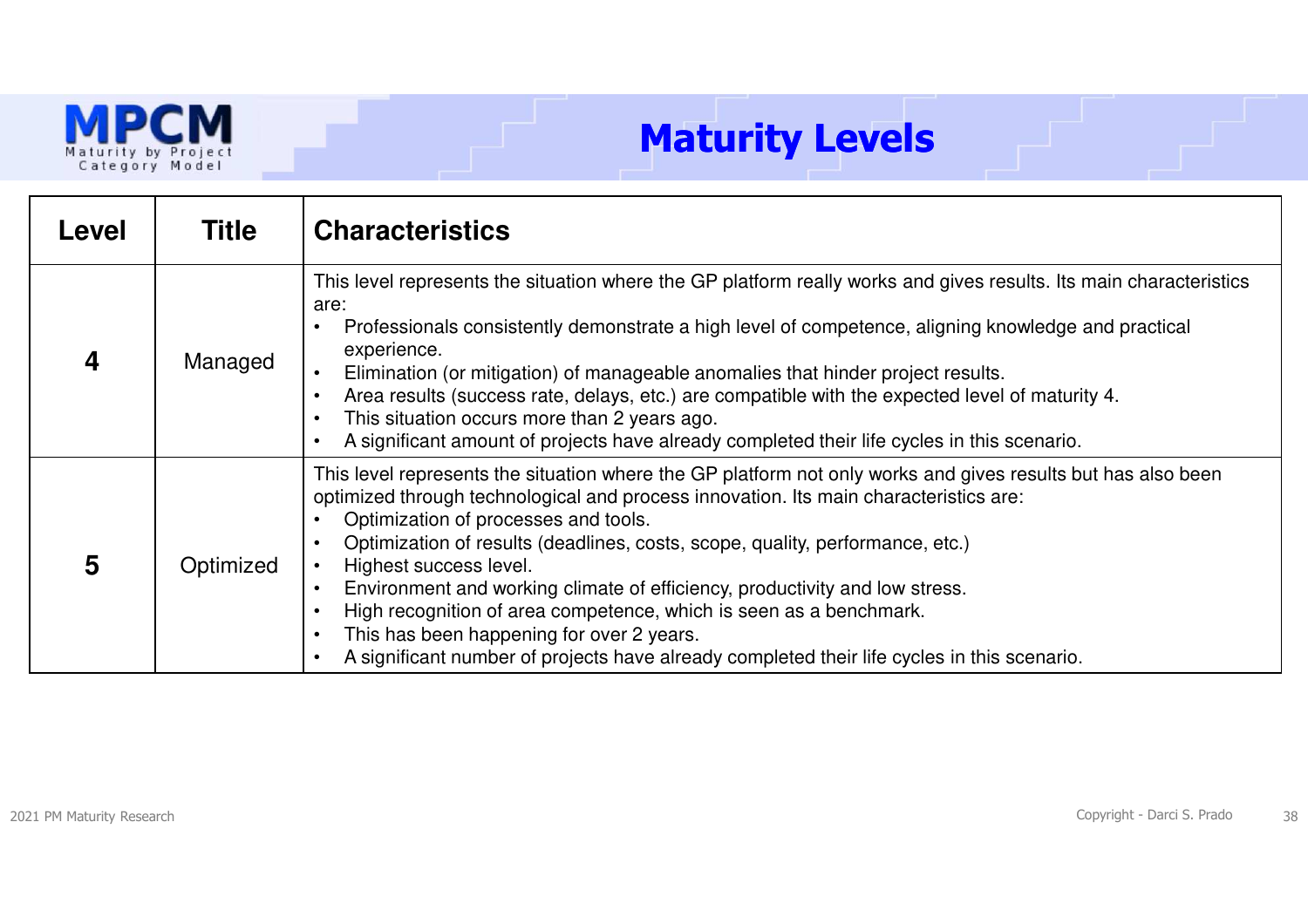

# **Maturity Dimensions**

| <b>Dimension</b>                                           | <b>Characteristics</b>                                                                                                                                                                                                                                                                                                                                       |
|------------------------------------------------------------|--------------------------------------------------------------------------------------------------------------------------------------------------------------------------------------------------------------------------------------------------------------------------------------------------------------------------------------------------------------|
| Project, Program and<br>Portfolio Management<br>Competence | The main stakeholders involved with project management should be proficient (knowledge $+$<br>experience) in aspects of project management, such as, for example, presented in PMI's PMBOK<br>manual or IPMA's ICB manual. The competence level required depends on the role of each.                                                                        |
| <b>Behavioral Competence</b>                               | The main stakeholders involved with project management should be competent (knowledge $+$<br>experience) in behavioral aspects (leadership, organization, motivation, negotiation, etc.). The<br>competence level required depends on the role of each.                                                                                                      |
| <b>Technical and Contextual</b><br>Competence              | The main stakeholders involved with project management should be proficient (knowledge $+$<br>experience) in technical aspects related to the product (good, service or result) being created, as<br>well as aspects of the organization (finance, its production / distributive model, etc.). The<br>competence level required depends on the role of each. |
| Methodology                                                | Existence of a methodology adequate to project management and that involves the whole cycle<br>that needs to be monitored. Eventually this means not only the Implementation phase, but also<br>the Business Case stage.                                                                                                                                     |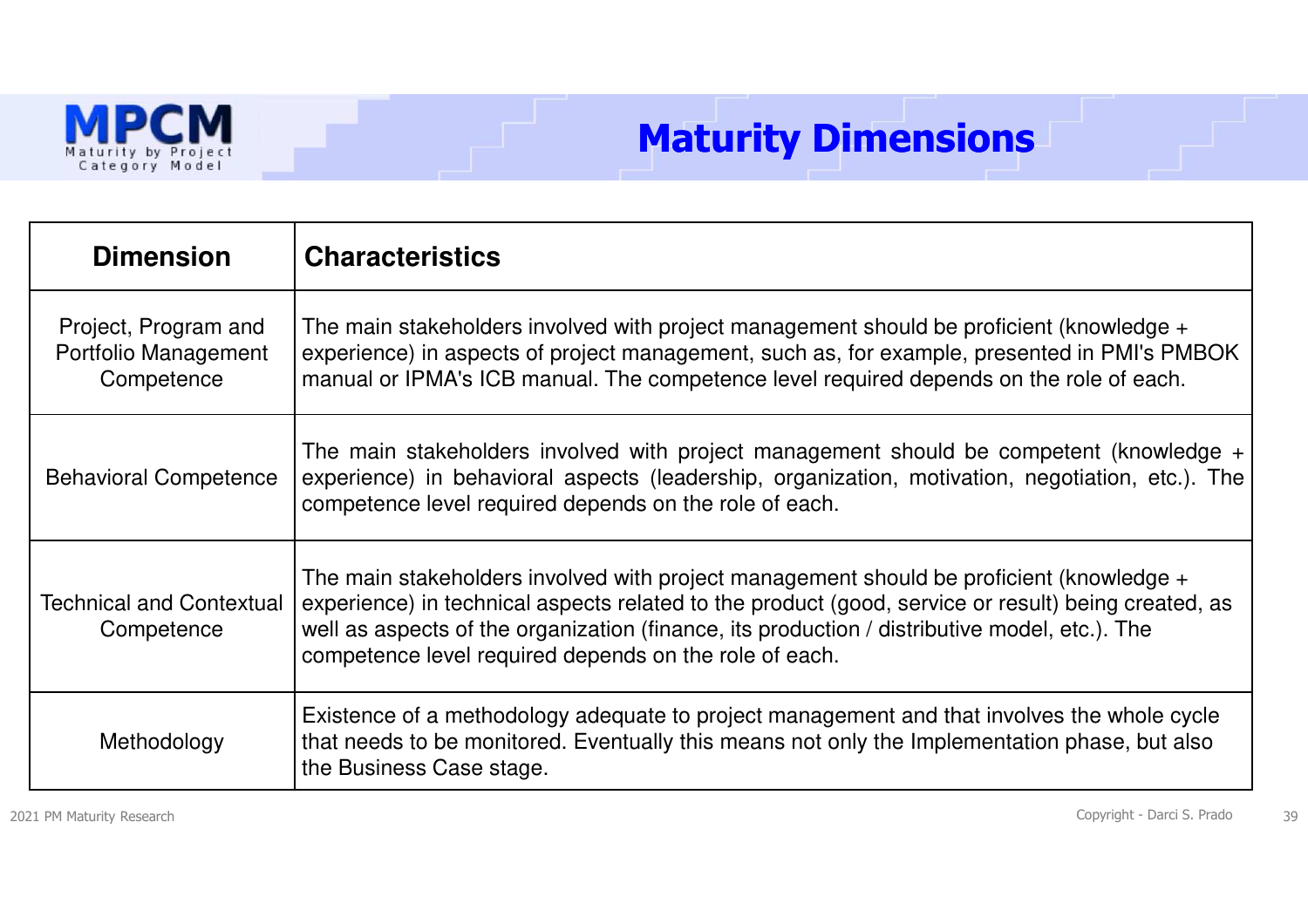

# **Maturity Dimensions**

| <b>Dimension</b>                | <b>Characteristics</b>                                                                                                                                                                                                                                                                                                                                                                                                    |
|---------------------------------|---------------------------------------------------------------------------------------------------------------------------------------------------------------------------------------------------------------------------------------------------------------------------------------------------------------------------------------------------------------------------------------------------------------------------|
| Informatization                 | Relevant aspects of the methodology should be computerized and the system should be user-<br>friendly and allow the right decisions to be made at the right time. Eventually the whole cycle<br>initiated by the idea / need should be computerized.                                                                                                                                                                      |
| <b>Organizational Structure</b> | An appropriate organizational structure should be in use, both for the Business Case and for<br>Implementation. In the case of implementation, this structure generally involves project managers,<br>PMO, sponsor and committees. The Organizational Structure should regulate the relationship of<br>authority and power between the project managers and the various organization areas involved<br>with the projects. |
| <b>Strategic Alignment</b>      | The projects executed in the sector are in total alignment with the strategies of the organization.<br>The processes in question (portfolio management) are executed with the necessary quality and<br>agility. There are computerized tools and the organizational structure in question is appropriate.                                                                                                                 |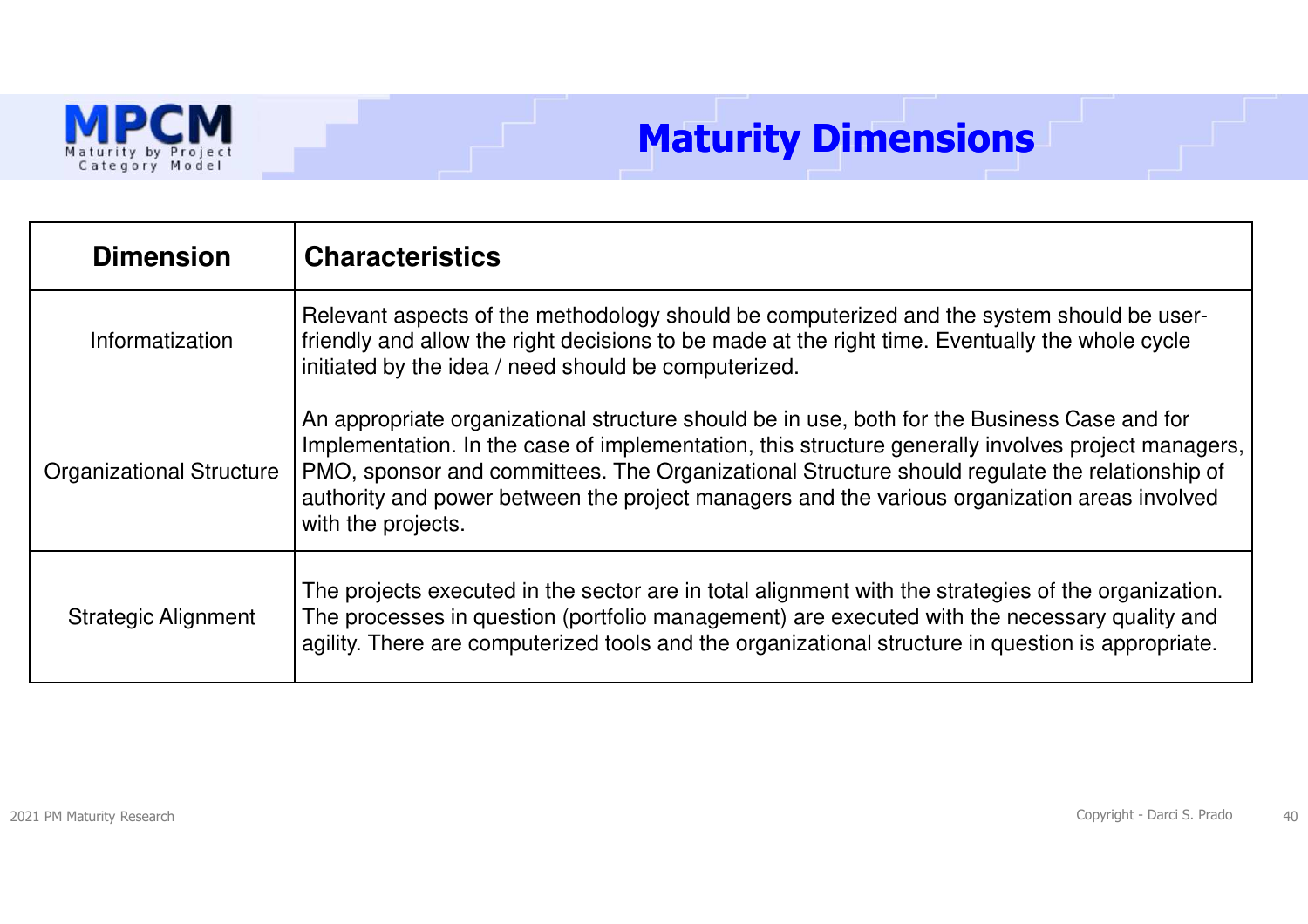

# **Thanks**

### **Special thanks to the volunteers of this research.**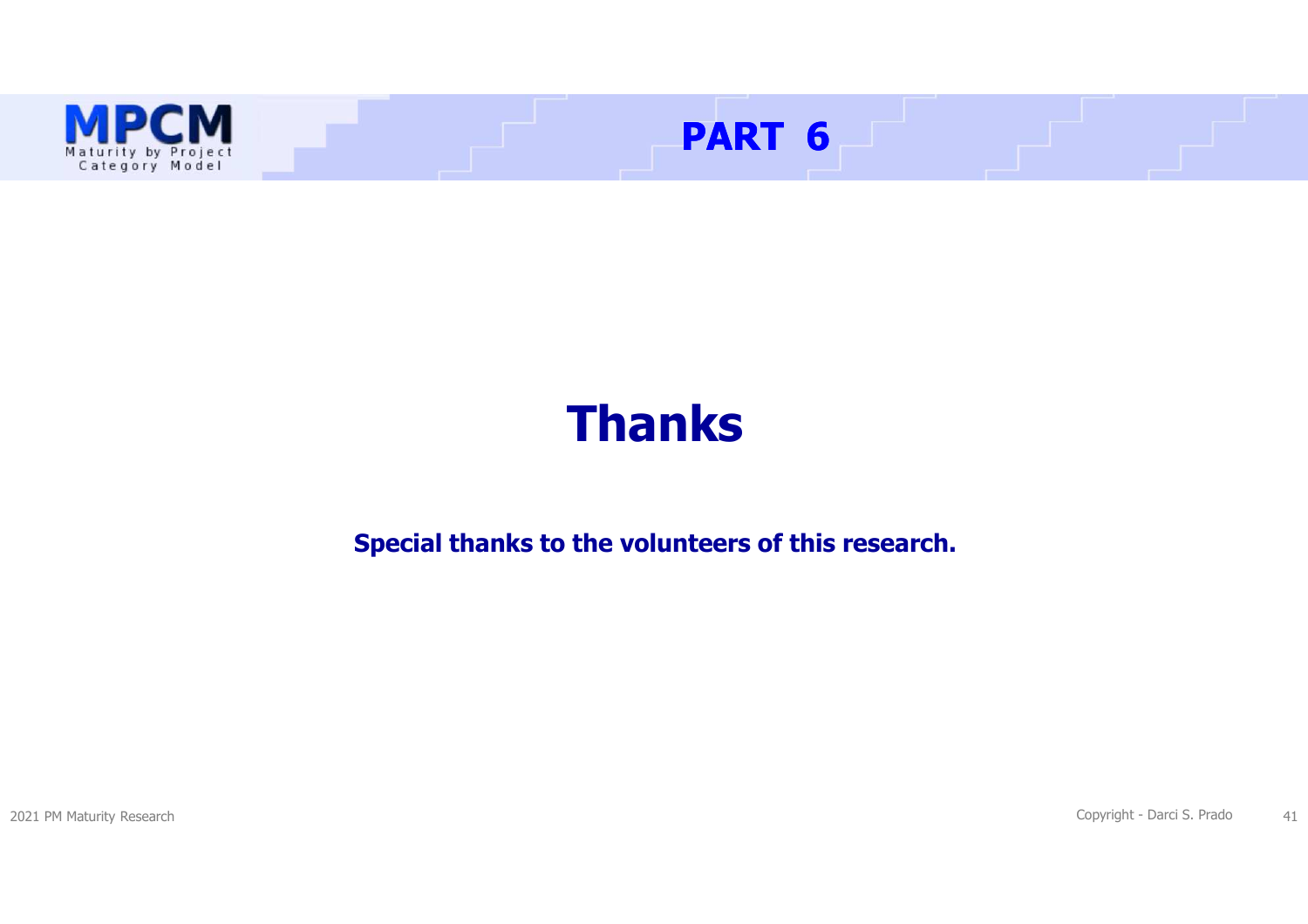

- • Promotion:
	- – Organizations and Associations:
		- •CBIC: All affiliates (SINDUSCON, SICEPOT, SECOVI, etc.)
		- •PMI: All *chapters*<br>IPMA-Br
		- •IPMA-Br<br>CRF∆∙ M
		- •CREA: MG and SP<br>FIFMG
		- •
	- FIEMG<br>Educational institutions –Educational institutions<br>• EGV EUNDACÃO De
		- •FGV, FUNDAÇÃO DOM CABRAL, IETEC, IBMEC, CPLAN, VANZOLINI, DINSMORE